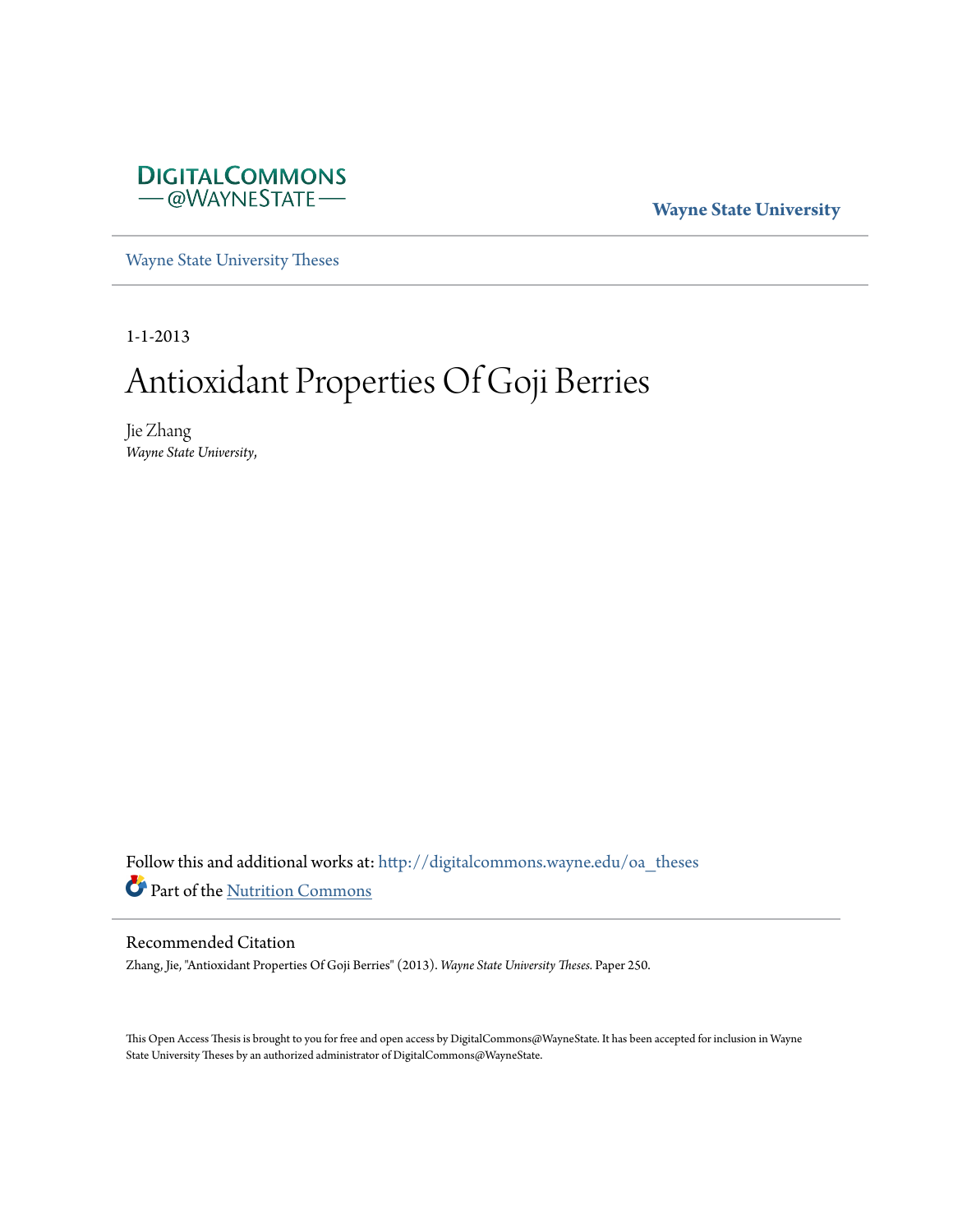## **ANTIOXIDANT PROPERTIES OF GOJI BERRY**

by

## **JIE ZHANG**

## **THESIS**

Submitted to the Graduate School

of Wayne State University,

Detroit, Michigan

in partial fulfillment of the requirements

for the degree of

## **MASTER OF SCIENCE**

2013

MAJOR: NUTRITION AND FOOD SCIENCE

Approved by:

**Advisor** Date

\_\_\_\_\_\_\_\_\_\_\_\_\_\_\_\_\_\_\_\_\_\_\_\_\_\_\_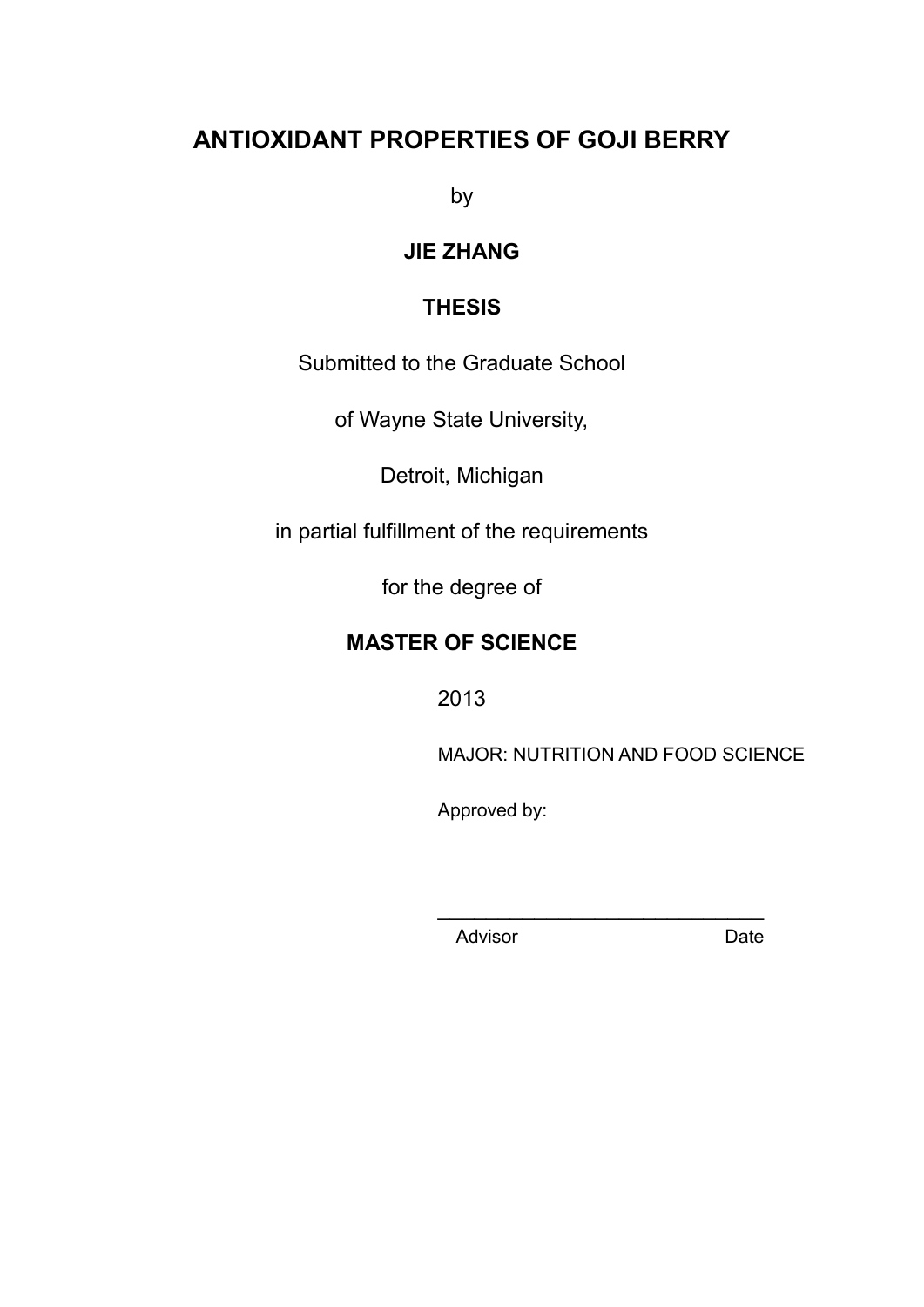## **DEDICATION**

This thesis is dedicated to my parents, my father Zhi-yong Zhang and my mother Kuai-le Gao, who support and love me forever. To my good friends, Anna Winegarden, Yu-chen Xie, Yi zhen-Wu and He Xie, who encourage me all the time. My achievement is also dedicated to my co-workers and my friends, XiuXiu, Corene, and Hoda who give me constant instruction and help.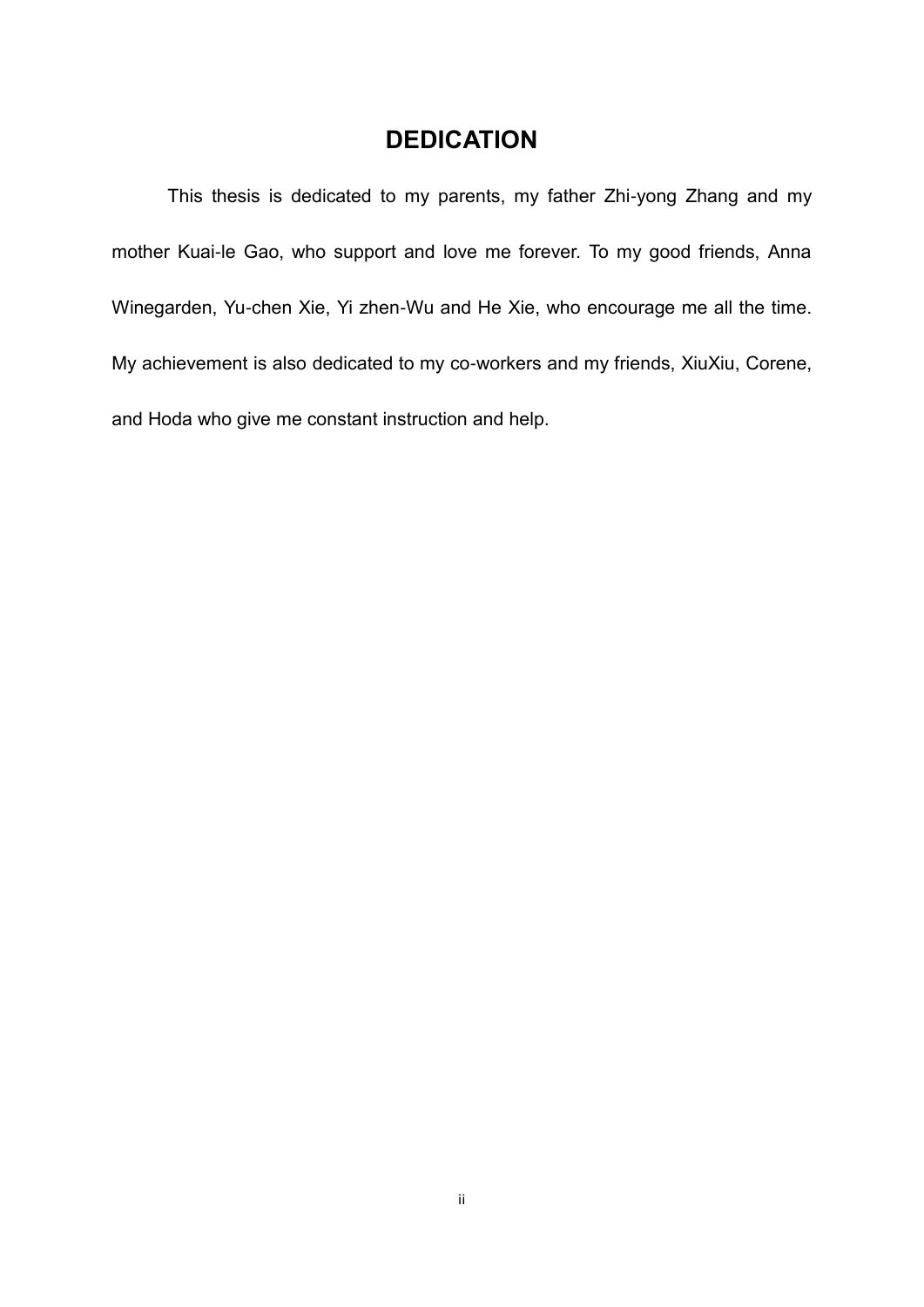## **ACKNOWLEDGEMENTS**

I would like to acknowledge and thank my advisor Dr. Kequan Zhou for his kind patience and guidance during my graduate studies. I would also like to acknowledge Dr. Jen and Dr. Zhang, who are willing to serve in my committees. My thanks also go to all my friends for contributing great ideas and sharing related materials with me. Dr. Sun helped me to solve the problems in experiments. My coworkers, Xiu xiu, Corene and Hoda, assisted me with thesis data analysis and critical thinking. All the discussions with them about the concepts and problem solutions improved my understanding of the thesis research project.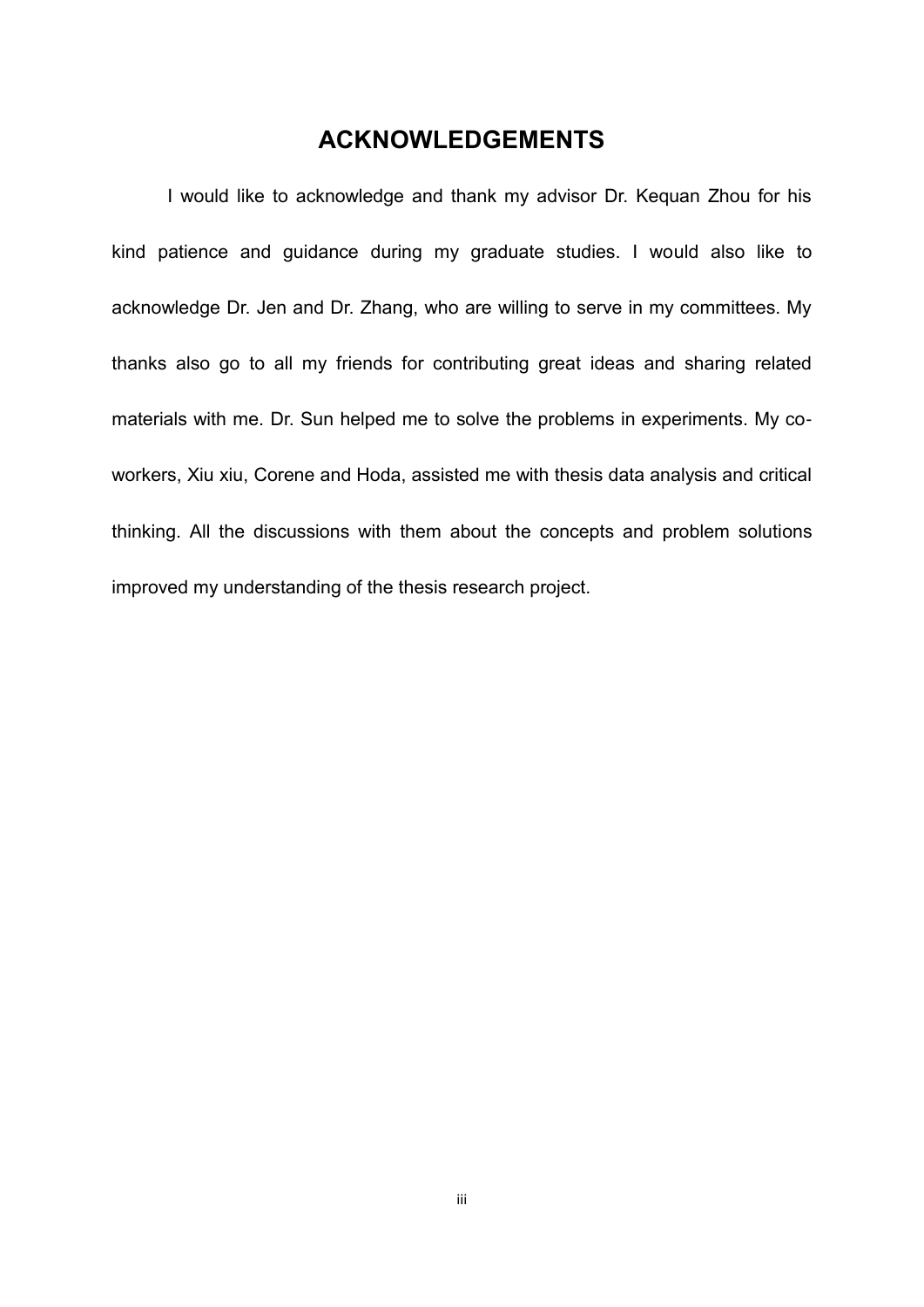## **TABLE OF CONTENTS**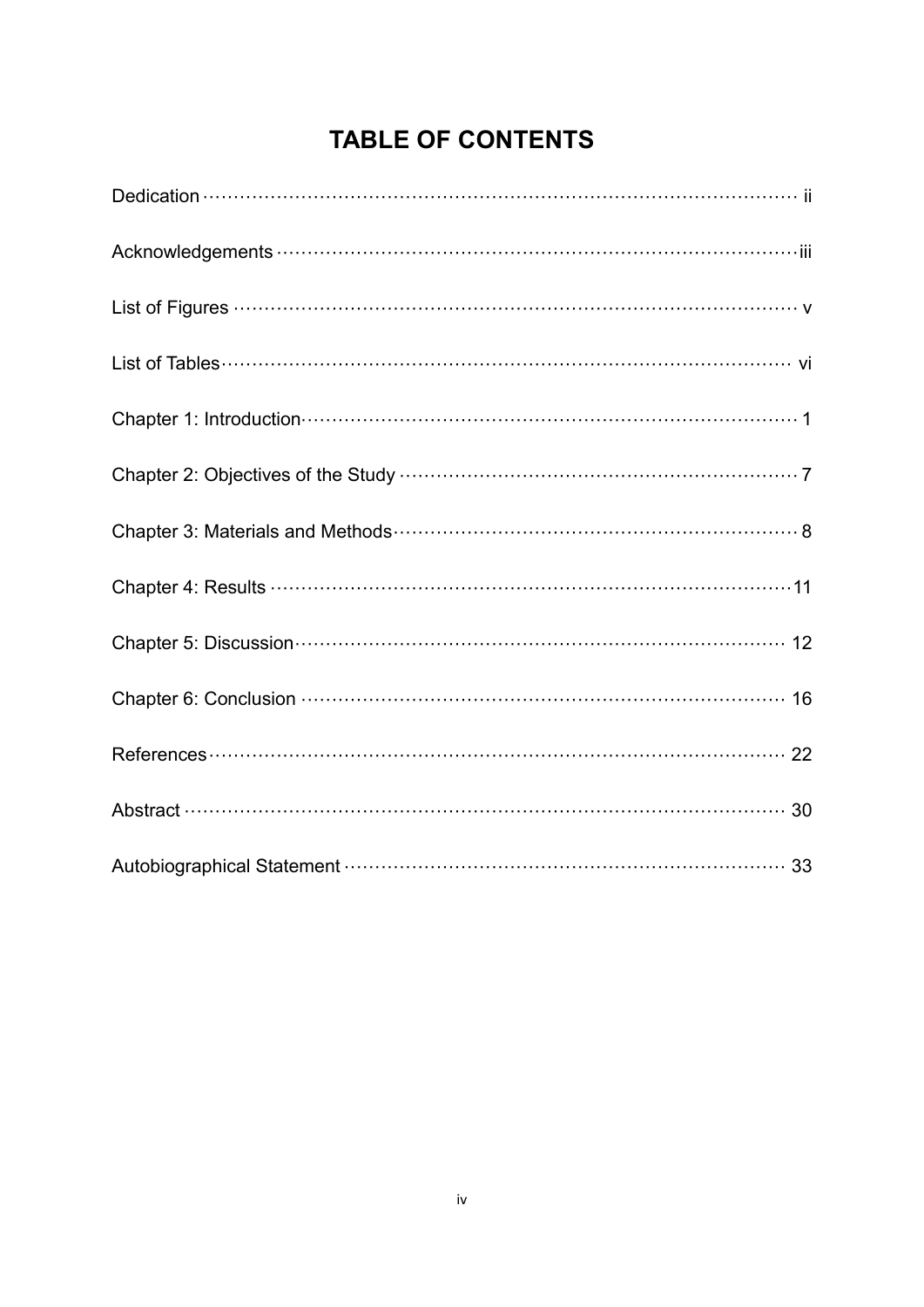## **LIST OF FIGURES**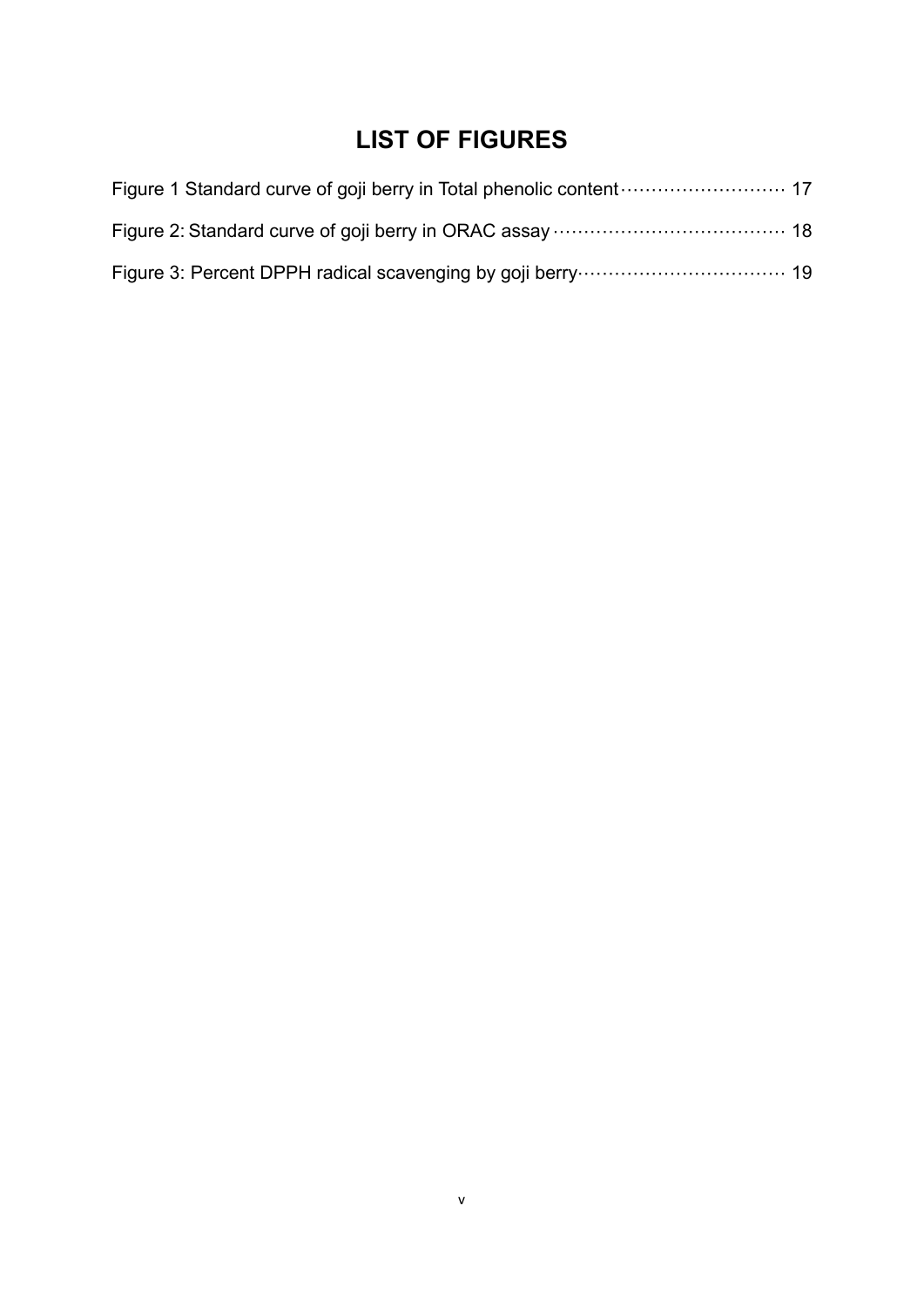## **LIST OF TABLES**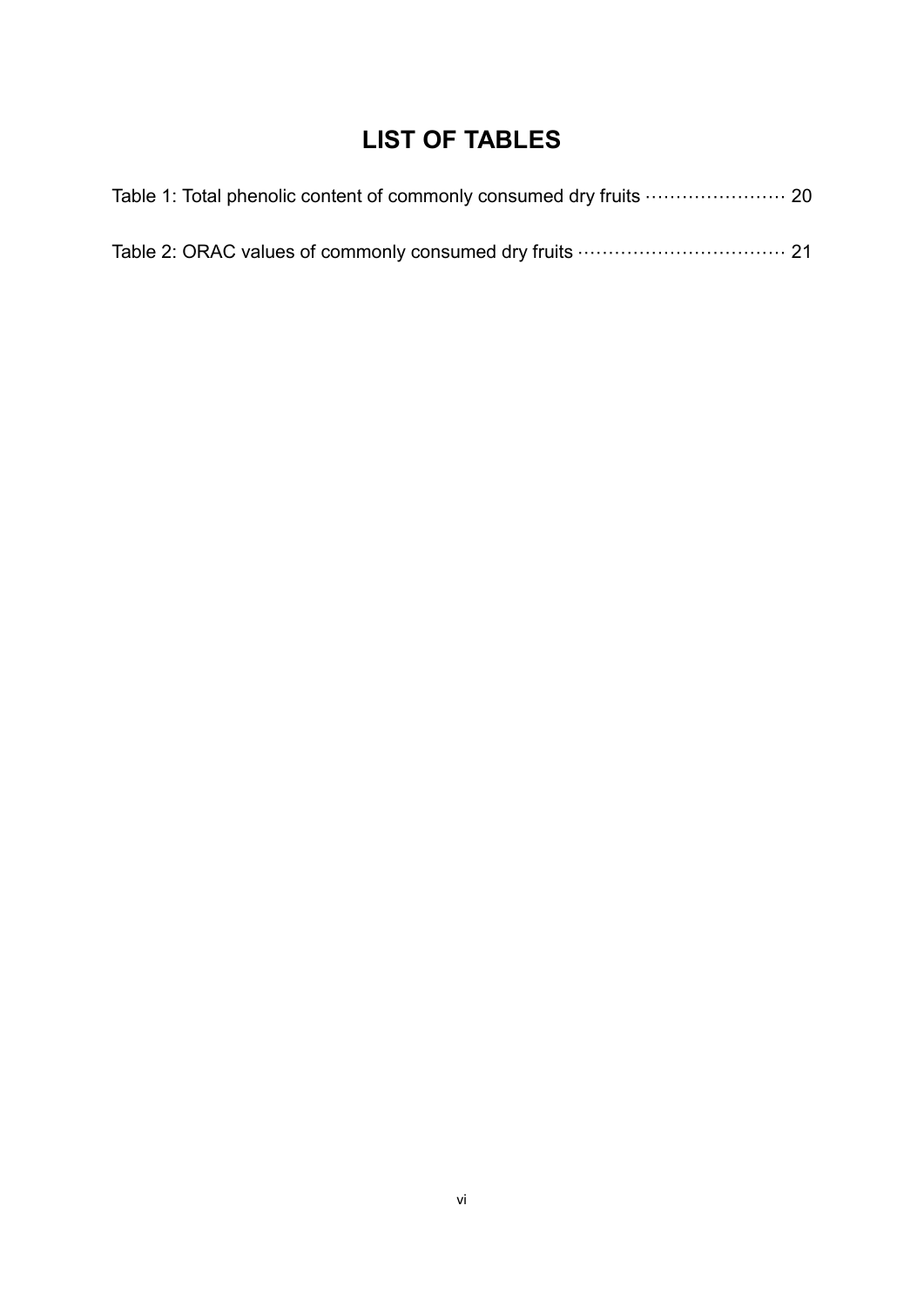## **Introduction**

#### **Free Radicals and Antioxidants**

Human metabolism is a type of oxidation, that is, human bodies will generate some "rust" which is called free radicals in medical science [2]. Free radicals are molecules with an unpaired electron. They are very unstable; besides, they can convert stable molecules into free radicals through a series chain reactions [1,2]. After the reaction repeats with time, there will be plenty of active and restless free radicals accumulated in the body [3].

Under normal situations, the free radicals are harmless to life and our bodies have a comprehensive antioxidant system to destroy them [1,3]. Unfortunately, there are many factors that increase the concentration of free radicals greatly in our environment, such as smoking, air pollution, water pollution, radiation (X-rays, ultraviolet rays), pesticides, life stress, excessive exercise, etc. Accumulation of excessive free radicals could cause chronic diseases such as diabetes, heart diseases and cancer. [4].

An antioxidant is a substance capable of inhibiting the oxidation reaction of free radicals, and its mechanism may be through playing a direct role in radical scavenging, or indirectly through destroying consumed substances that easily generate free radicals, thus preventing the occurrence of further reactions [5].

There are two types of antioxidants, natural and synthetic antioxidants.

1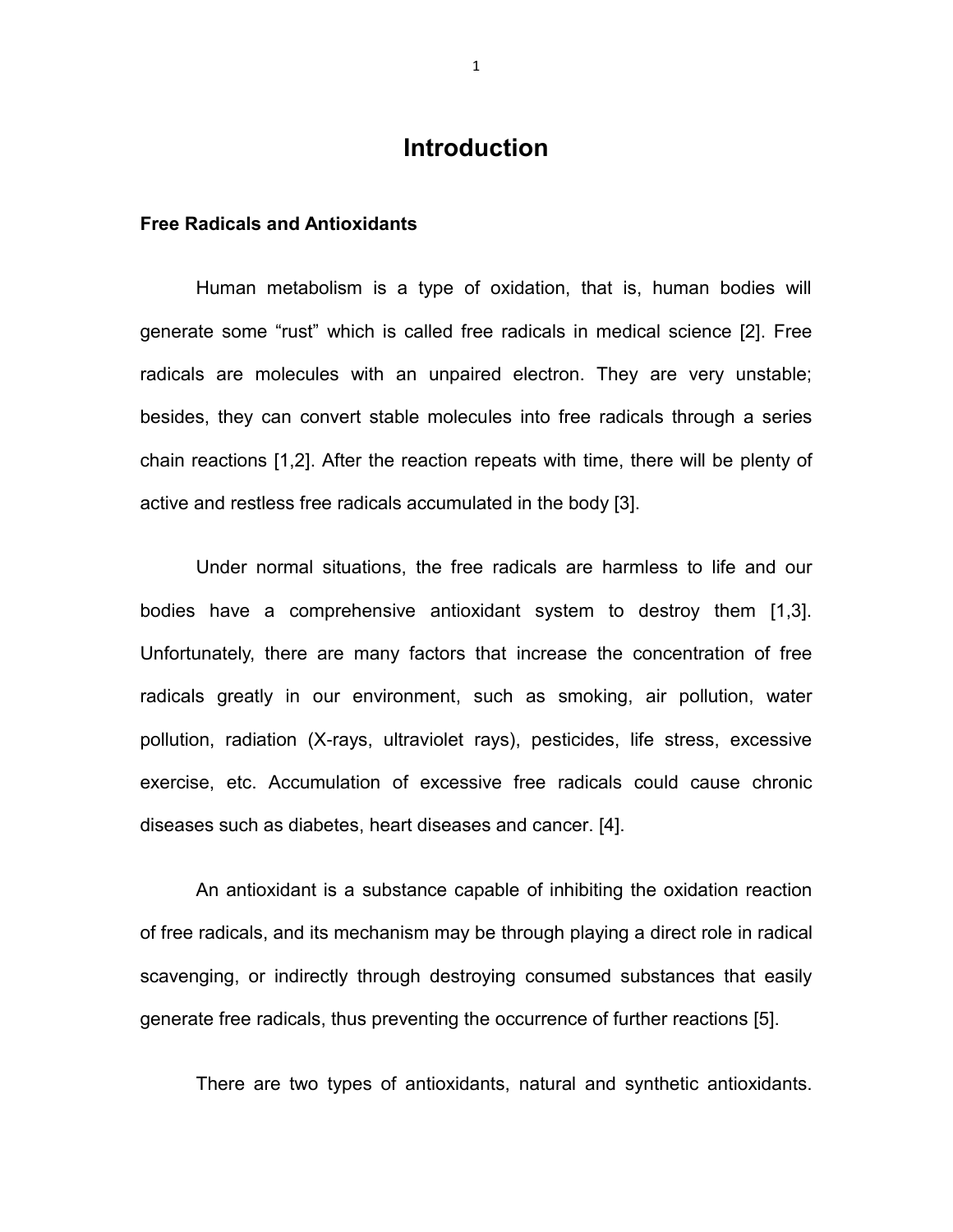Natural antioxidants, including vitamin E, vitamin C, and β-carotene, are naturally present in fruits, vegetables and plants, such as mangostana, tomato, nuts, blueberries, grapefruit, etc [1-7]. Synthetic antioxidants are produced chemically, such as butylated hydroxytoluene (BHT), butylated hydroxyanisole (BHA) and tertiary butylhyfroquinone (TBHQ) [8,9]. These synthetic antioxidants have been widely used in foods to prevent oxidation. However, the use of synthetic antioxidants can be harmful to human health due to their potential toxicity and carcinogenicity [9]. This has generated an interest in obtaining antioxidants from natural foodstuff.

#### **Goji Berry**

Since the beginning of the 21th century, wolfberries (Lycium barbarum, Solanaceae) a traditional food and medicine in East Asia have become increasingly popular in Europe and North America [25]. Numerous products are commercialized under the relatively new name goji berry on the health food market [25].

Goji berry is a type of fruit that is rich in antioxidants. Goji plants are widely grown in East Asia, specifically in the western part of China, Tibet and Mongolia [10]. They are members of the nightshade (Solanaceae) family [12]. Goji berries are usually found dried. They are shriveled red berries that look like red raisins. Raw fresh fruit (100 g) is found to contain approximately 4.49 g, 2.33 g, 9.12 g, 7.83 mg, 0.23 mg, 0.33 mg, and 1.7 mg of protein, total lipid, total carbohydrate, carotene, thiamine, riboflavin and niacin, respectively [11, 13]. In general, goji

2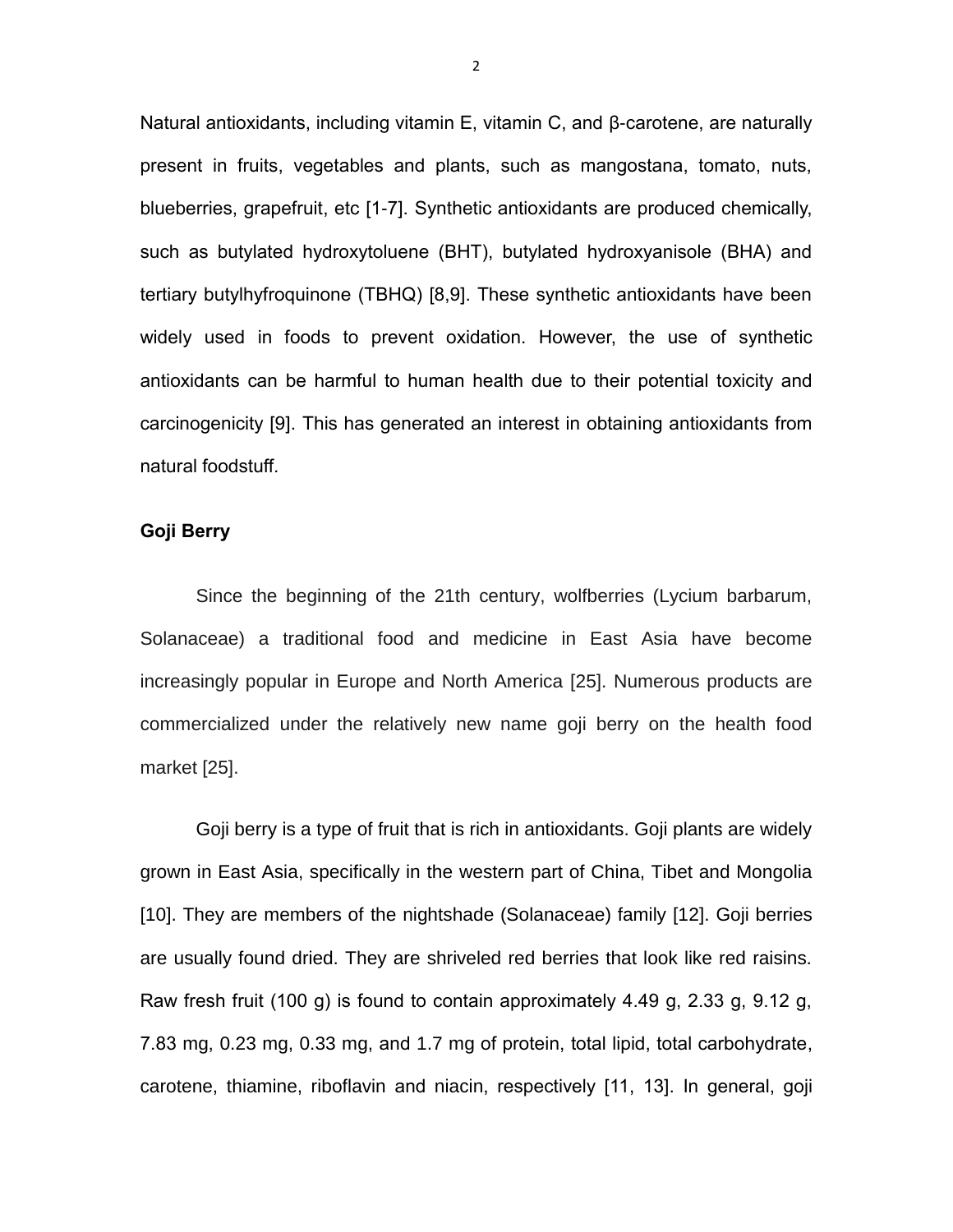berry is consumed in the form of jellies, milk, juices, and ginger tea whereas the fresh fruit is the most nutritious [14].

Goji berries are rich in nutrients, namely various vitamins, minerals, antioxidants, betaine, physalien, and other special nutrients, which contribute to its extraordinary health benefits [16,18]. They also contain 21 trace minerals including: copper, germanium, iron, selenium, and zinc [17,19]. Goji berries also contain 18 amino acids including all of the essential amino acids [20,21].

Goji berries can be used in a variety of ways [6,17,19]. Traditionally in Chinese medicine, they are used in teas or alcoholic beverages [8,18,20]. They are also consumed in soups and trail mixes, as porridge with rice and added to numerous meat and vegetable dishes [22,25]. The fruits, which are harvested from August to October, are usually dried, but they may also be consumed fresh, like the young leaves which are a valued vegetable [25]. Meanwhile goji berry is also found in conventional food products such as yoghurts [25]. Goji berries play an important role in traditional Chinese medicine (TCM), where they are believed to enhance immune system function, help eyesight, protect the liver, boost sperm production, and improve circulation, among other effects [18,19]. In TCM terms, goji berries are sweet in taste and mild in nature that is good for most people; they act on the liver, lung, and kidney channels [23,24].

#### **Goji Berry As a Dietary Source of Natural Antioxidants**

Research has shown that polysaccharides, beta-carotene, vitamin E,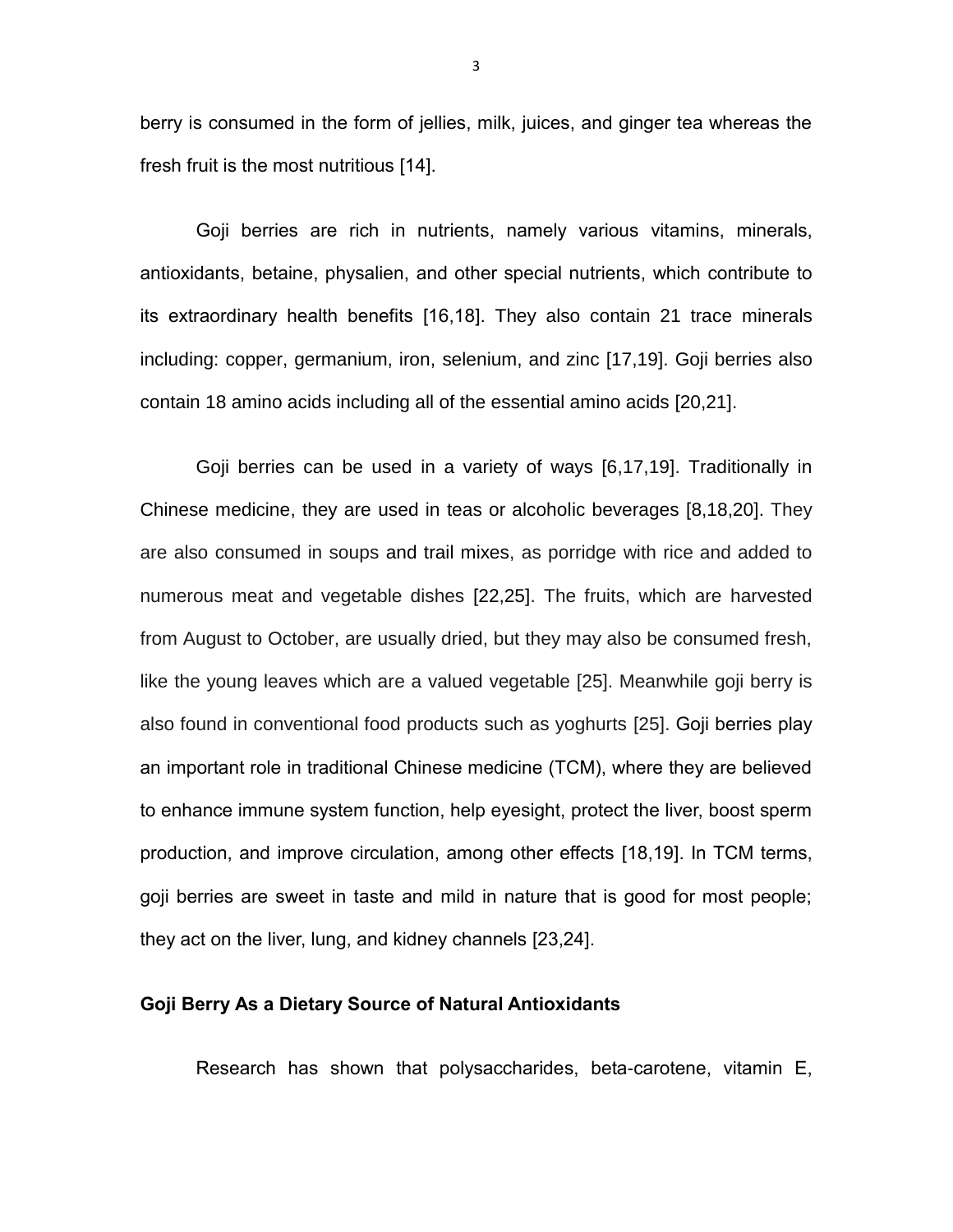phenolic, zeaxanthin and flavonoids are the main antioxidant components in goji berry [10,25,26]. In the study, polysaccharides (Lycium barbarum polysaccharides, LBP), one of the bioactive ingredients of goji berry fruit peel, enhances bone marrow function and cellular immune indicators [23]; it could significantly improve the active content of superoxide dismutase (SOD) in the body's blood, liver and muscle tissue, which is conducive to the scavenging of free radicals [21]. Research has even shown that LBP protected frog eggs from oxidative damage by free radicals [13,14] and increased the number of antibodyforming cells to improve antibody effect [20,21].

In another study, goji flavonoids or TFL (total flavonoids of Lycium) were shown to protect red blood cells and mitochondria from oxidative damage [11]. Similarly, TFL were also shown to protect certain white blood cells from oxidative damage [12]. Zeaxanthin, one of the antioxidants that goji berry contains, may even help promote eye health [15]. Studies have certainly shown that zeaxanthin from goji is well absorbed in humans [10,15].

Goji berry contains phenolic constituents which helping in retarding oxidation of lipids and thereby improve quality and nutritional value of food [22]. Phenolics are natural antioxidants which have powerful effects in inhibiting the oxidation process [23]. Antioxidant action of phenolic compounds is due to their tendency to chelate metals [24,27].

According to the literature, most of studies on goji berry that have been carried out and fully explored are about its medical value [25,29]. This study was conducted to gain more information about goji berries especially antioxidants it

4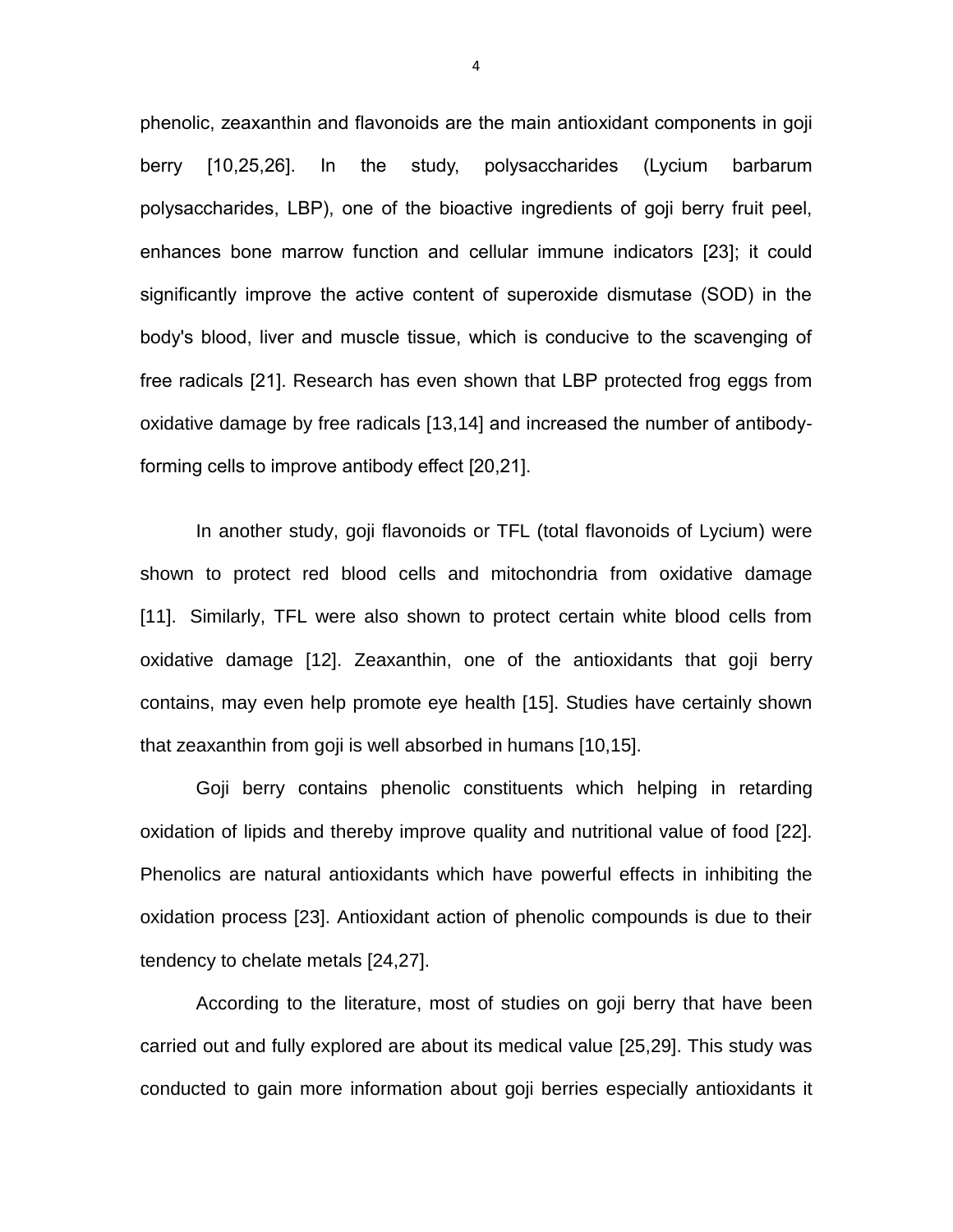contains. The study could help to determine the antioxidant properties and antioxidant activity of goji berries such as total phenolic content and radical scavenging activity [10,28,30].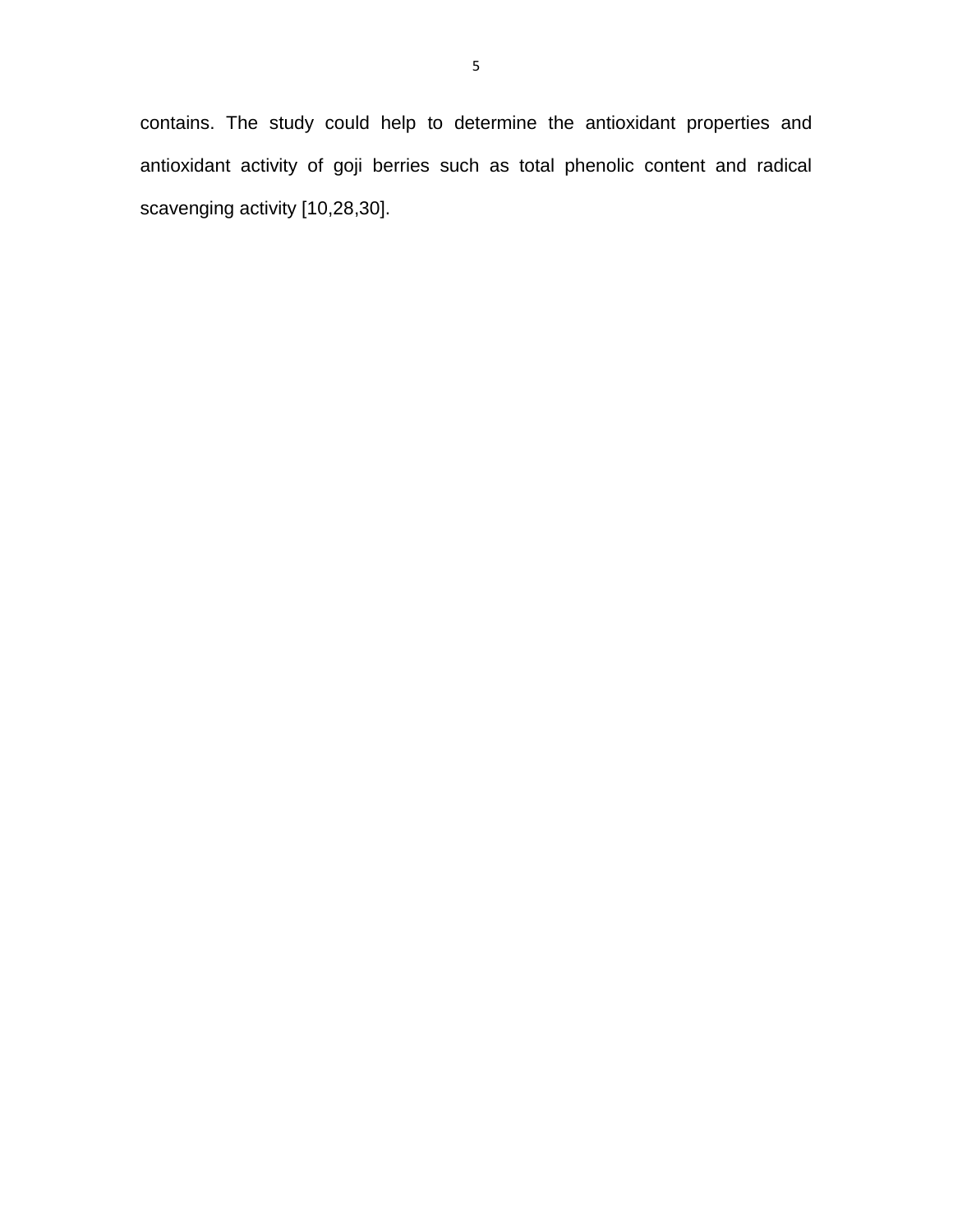## **Objective of the Study**

The objective of this study is to investigate the antioxidant properties and activity of goji berry in order to provide more information for future research. Specifically, antioxidant properties of the berries are evaluated by determining their total phenolic content (TPC), oxygen radical absorbance capacity (ORAC) and 2, 2-diphenyl-1-picrylhydrazyl (DPPH) radical scavenging activity.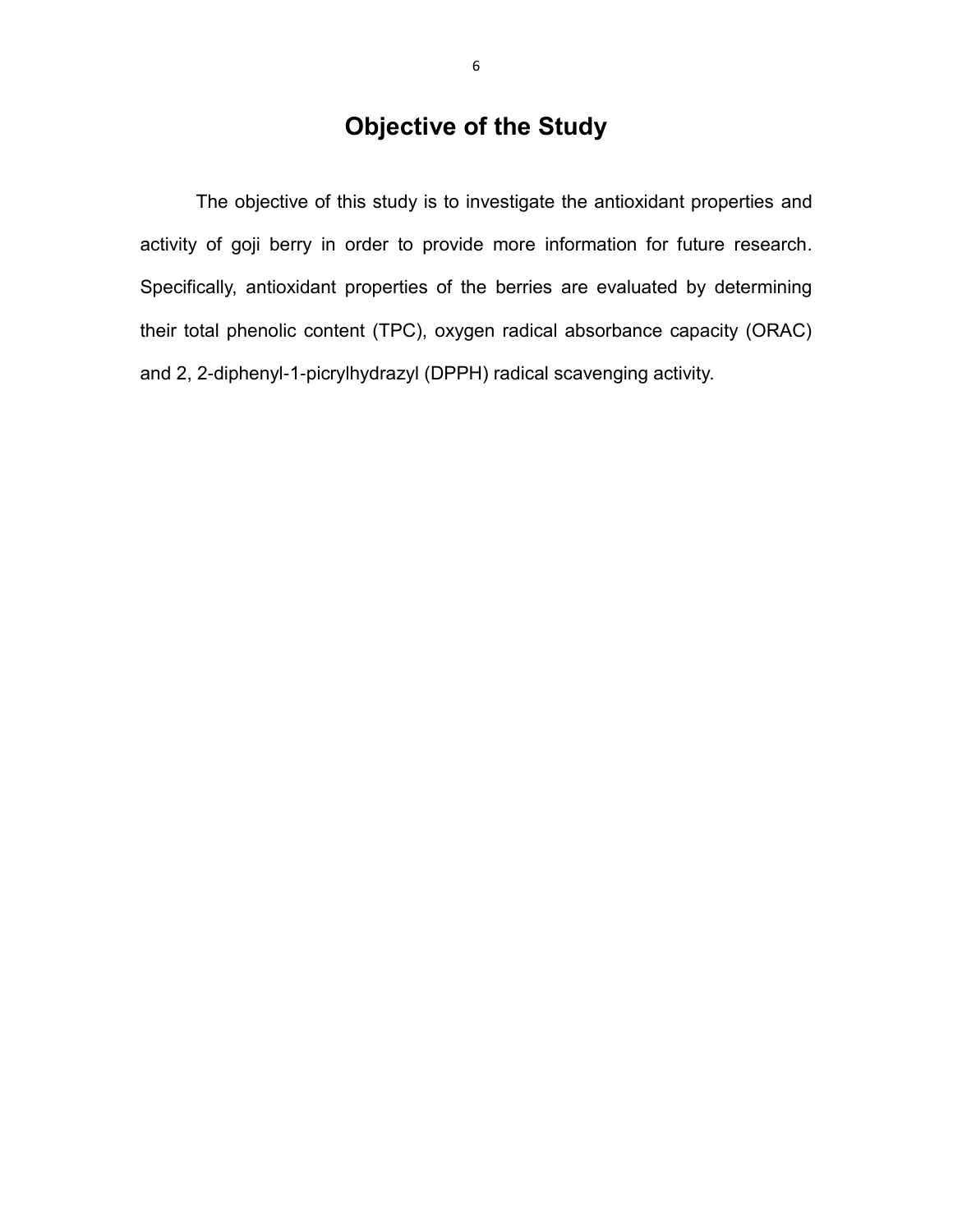### **Materials and Methods**

#### **Chemicals and Apparatus**

Gallic acid, Folin-ciocalteu's phenol reagent and sodium carbonate  $(Na<sub>2</sub>CO<sub>3</sub>)$  were purchased from Sigma-Aldrich (St. Louis, MO). Acetone and methanol were obtained from Fisher (Fair Lawn, NJ). Hydrochloric acid (HCl), fluorescein was acquired from Fluka (Buchs, Switzerland). 2, 2-diphenyl-1 picrylhydrazyl (DPPH) was purchased from Aldrich (Milwaukee, WI). Trolox was purchased from ACROS (Geel, Belgium). Ethanol was acquired from Decon labs (King of Prussia, PA). Sodium phosphate monobasic and sodium phosphate dibasic dehydrate, were obtained from Sigma (St. Louis, MO). 2, 2'-Azobis (2 amidinopropane) dihydrochloride (AAPH) was purchased from Wako (Richmond, VA).

Goji berry was purchased from faculty at Virginia Polytechnic Institute and State University, Blacksburg, VA. Sample was extracted by Hyun Chung who is a former Phd student in our lab. The sample was extracted with 50% acetone and then freeze-dried to yield HC 17, an extract of the fruit in a powder form. Total phenolic content (TPC) assay was evaluated using a Beckman DU 640 spectrophotometer (Beckman Coulter, Fullerton, CA). Both 2, 2-diphenyl-1 picrylhydrazyl (DPPH) radical scavenging assay and Oxygen radical absorbance capacity (ORAC) assay were analyzed using an HTS 7000 Bio Assay Reader (Perkin Elmer, Norwalk, CT).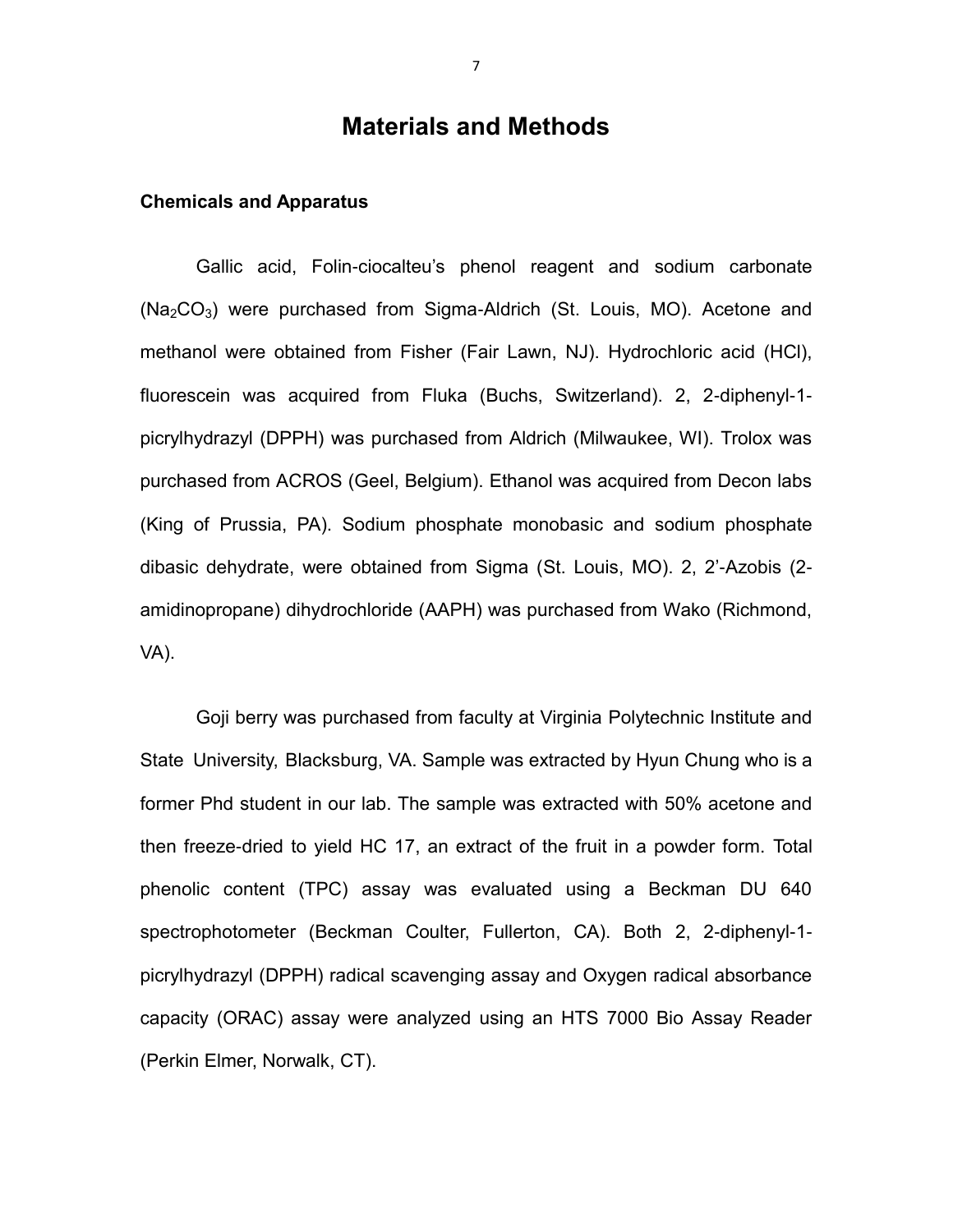#### **Sample and Standard Preparation**

The sample HC 17 has stored in the refrigerator. It was treated with different solvents in three assays. Samples were dissolved with 50% acetone in the TPC and ORAC assay while it was dissolved with 100% ethanol in the DPPH radical scavenging assay.

#### **Total Phenolic Content (TPC) Assay**

TPC was evaluated by using Folin-ciocalteu's phenolic reagent. HC 17 samples were diluted to 10 mg/ml, 20 mg/ml, 30 mg/ml, 40 mg/ml and 50 mg/ml with 50% acetone. Gallic acid was used as a standard to prepare the standard curve (0.1, 0.2, 0.3, 0.4, 0.5 mg/ml in 50% acetone). All samples/standards were run in triplicates. Each test tube was filled with 25 μL of sample/standard and 250 μL distilled water. Then, 750 μL of 0.2 N Folin-Ciocalteu's phenol reagent was added to each tube and mixed thoroughly using a vortex mixer. Next, 500 μL of 20% sodium carbonate was added to each tube and the solution was vortexed to mix well. Last, samples and standards were incubated for 2 hours in the dark, at room temperature. Absorbance was detected at 765 nm using a spectrophotometer and the total phenolic content was expressed as gram of gallic acid equivalents (GAE) per 100 gram of dry weight.

#### **Oxygen Radical Absorbance Capacity (ORACFL) Assay**

ORAC was performed as described by Zhou *et al [31]*. Seventy-five mM phosphate buffer (pH 7.4) was prepared for making 0.01 mM fluorescein and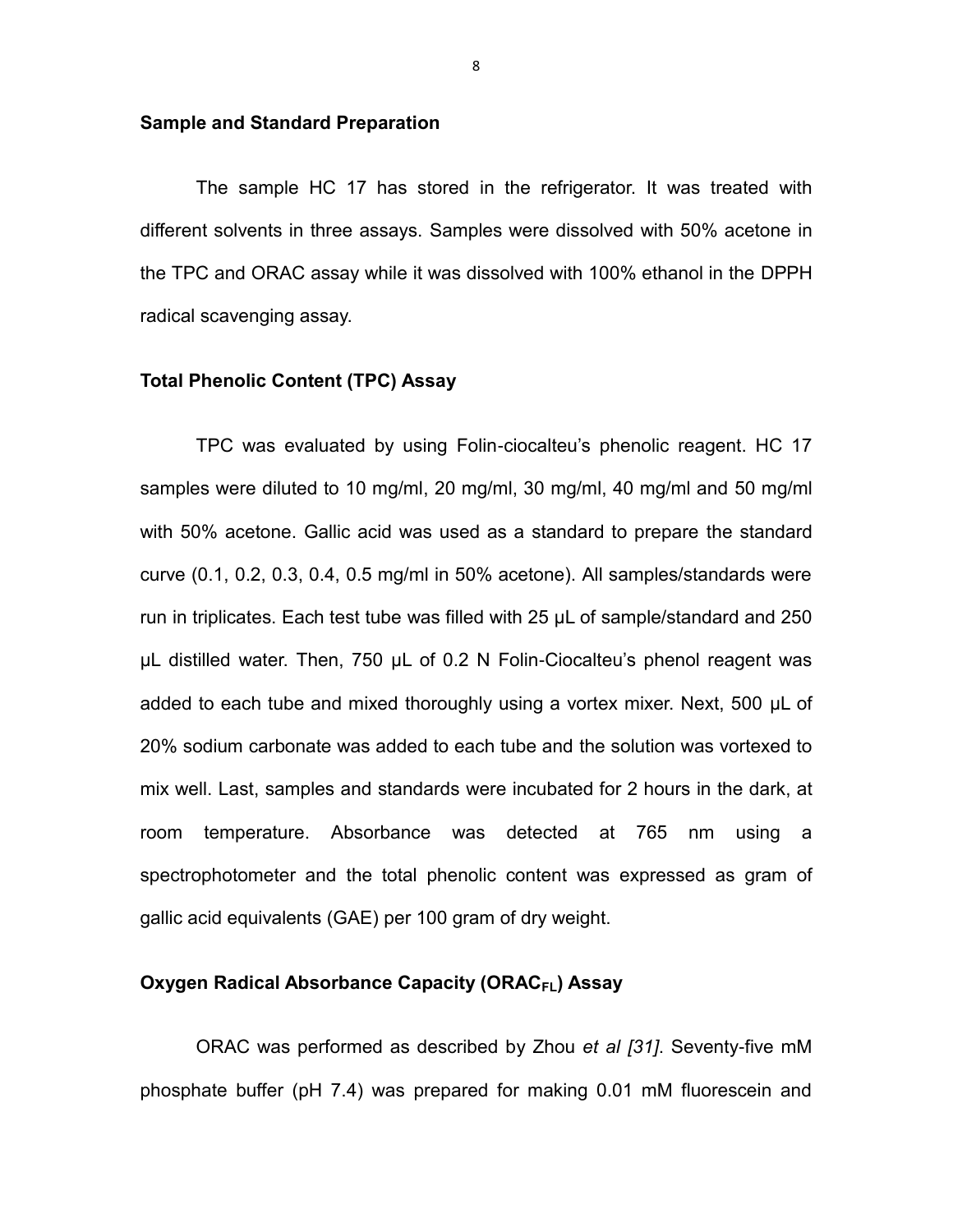0.72 M AAPH, which could produce peroxyl radicals. Serial dilutions of standard (trolox) were performed to achieve concentrations of 0, 20, 40, 80, 100, and 200 μM in 50% acetone. HC 17 samples were diluted to concentrations of 1 mg/ml, 1.5 mg/ml, 2 mg/ml and 2.5 mg/ml with 50% acetone. All samples/standards were run in triplicates. Two hundred μL of fluorescein and forty μL of samples or standards were placed in each well of a 96-well microplate. The plate was incubated for 15 minutes at 37℃. AAPH (35 μL) was then added to each sample and fluorescence was measured at 37℃ in a plate reader. Fluorescence was recorded every 5 minutes for 120 minutes using an excitation wavelength of 485 nm and an emission wavelength of 520 nm. Radical absorption capacity was calculated using a standard curve established with various concentrations of trolox. Results are presented as μmol trolox equivalent (TE) per gram dry weight.

#### **2, 2-diphenyl-1-picrylhydrazyl (DPPH) Radical Scavenging Assay**

The protocol of Brand-William *et al [32]* was modified. DPPH radical is a free radical that can be reduced by antioxidants. This assay therefore measures the ability of our sample to reduce DPPH radicals. 0.8 mM solution of DPPH in 100% ethanol was prepared. Samples were diluted to 10 mg/ml, 20 mg/ml, 40 mg/ml and 50 mg/ml by 100% ethanol and then centrifuged at 7200 rpm for 15 minutes to eliminate residues. One hundred μL of each sample was mixed with 150 μL of DPPH solution in each well of a 96-well microplate and absorbance was measured at room temperature every 5 minutes for 2 hours at 500 nm, using a plate reader. All samples were run in triplicates. The percent scavenging capacity was calculated using the following equation: Scavenging effect

9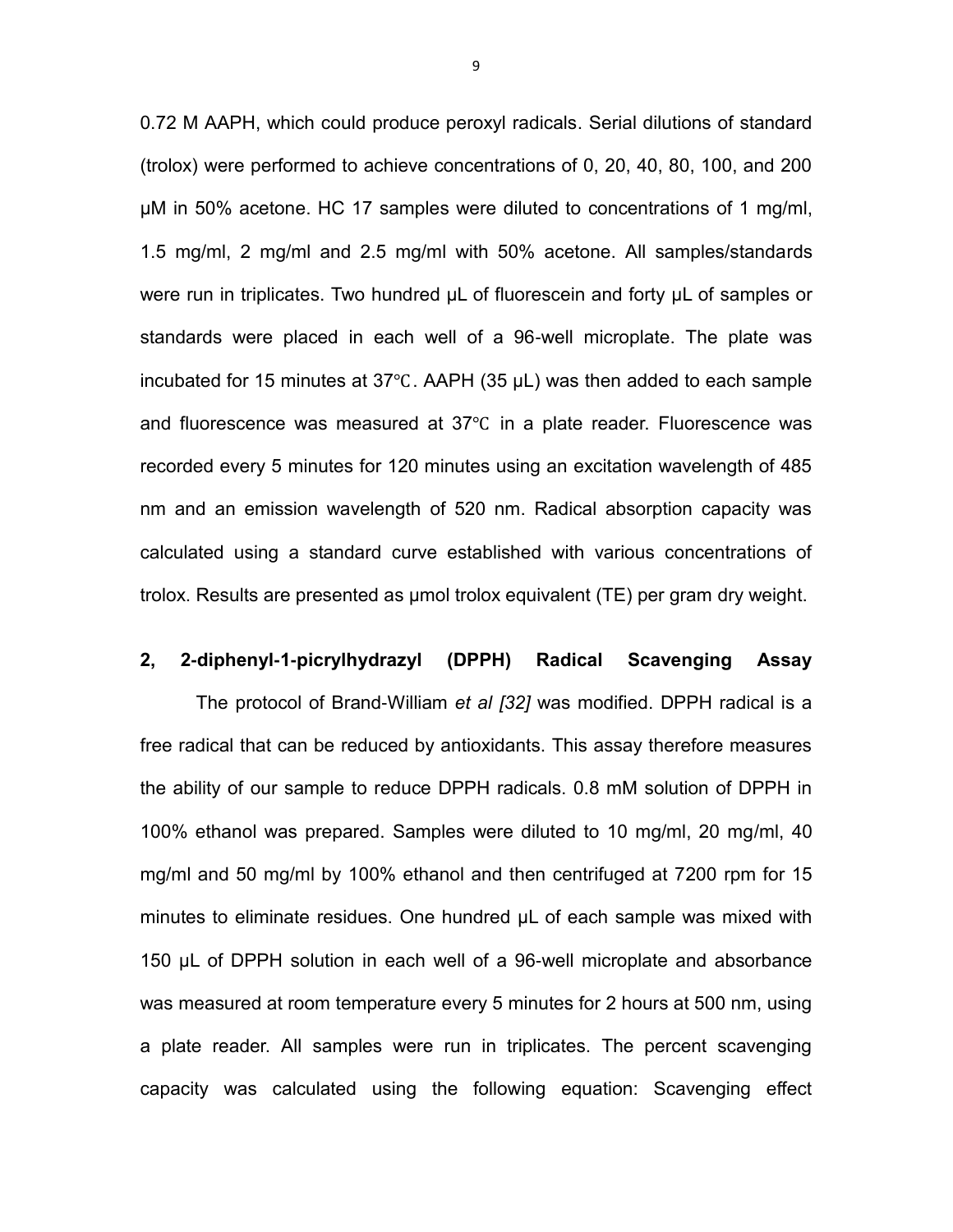$(%)={[Abs_{control} - (Abs_{sample} - Abs_{sample \ background})]/Abs_{control}}$  \*100.

### **Statistical Analysis**

Antioxidant data executed from the above-performed assays were analyzed via Microsoft Excel. Mean and standard deviation (SD) were calculated for each parameter. Data are therefore reported as mean ± SD. Outcomes were compared using p < 0.05 as a cutoff point for statistical significance.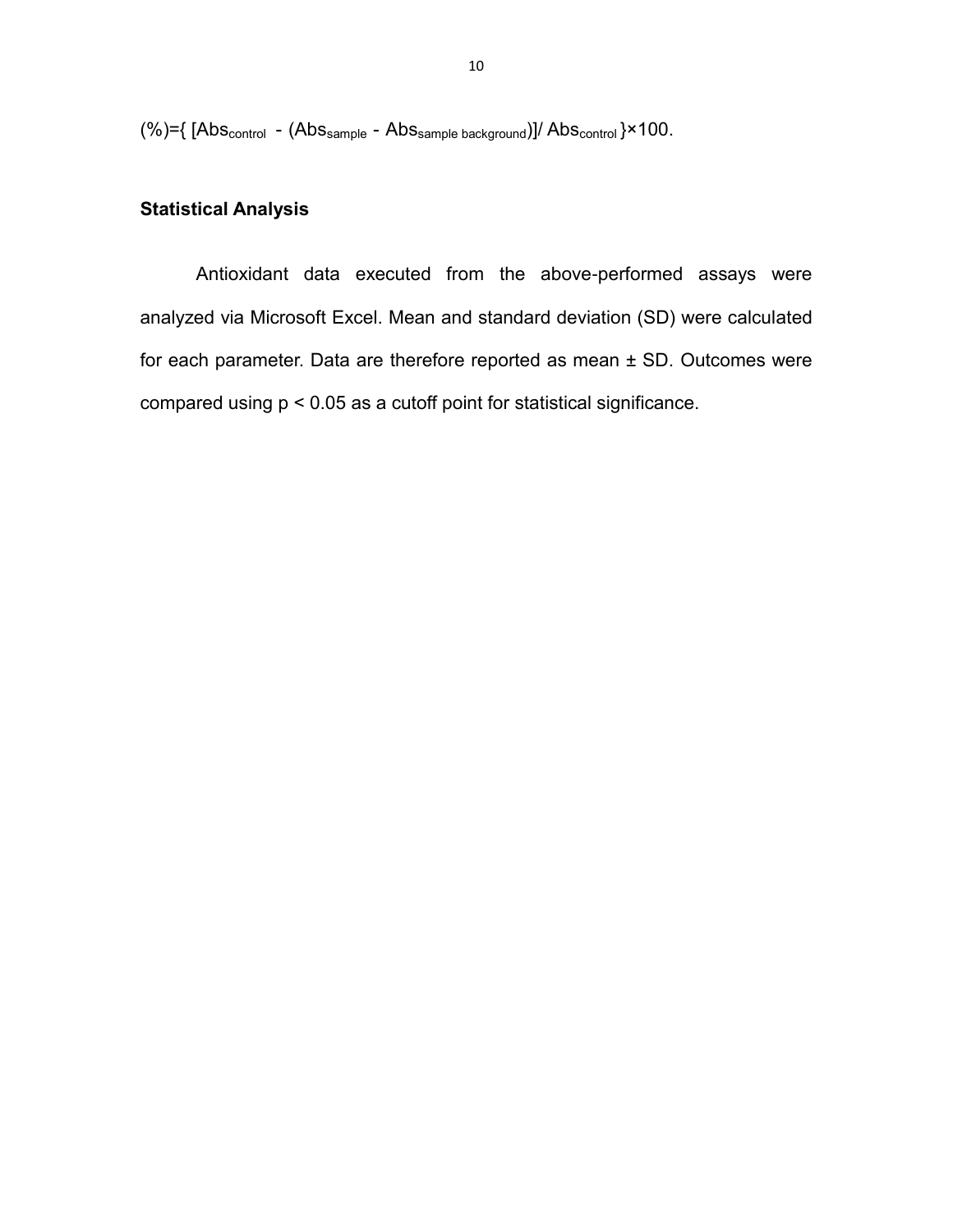## **Results**

#### **Total Phenolic Content (TPC) Assay**

The standard curve of gallic acid was shown in the **Figure 1.** The TPC of the berry was  $1.06 \pm 0.03$  g GAE/100 g dry weight.

#### **Oxygen Radical Absorbance Capacity (ORAC<sub>FL</sub>) Assay**

The assay was developed to measure peroxyl radical scavenging capacity. Trolox is used as the standard, as presented in **Figure 2.** We used the standard curve to calculate and convert our sample to trolox equivalents. The ORAC value of the berry extract was  $188.52 \pm 1.3$  µmol TE/g dry weight.

#### **DPPH Radical Scavenging Assay**

Antioxidant capacity was further determined by DPPH radical scavenging assay. As shown in **Figure 3**, the scavenging effect of goji berry extract increased with increasing concentrations (10 mg/ml, 20 mg/ml, 40 mg/ml, 50 mg/ml). The remaining capacity was 70.58%, 65.21%, 59.94% and 52.99%, respectively.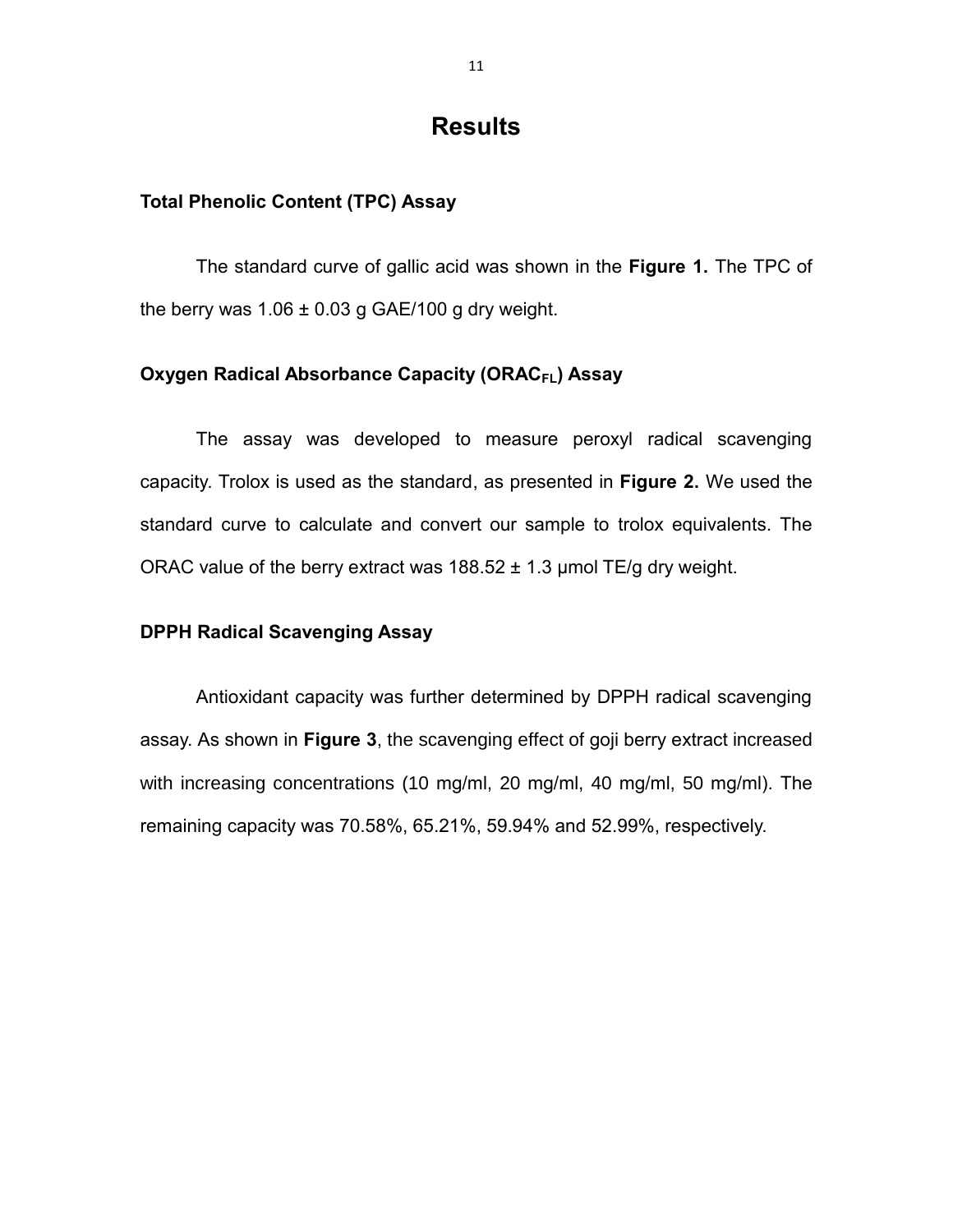## **Discussion**

#### **Antioxidant assays**

Regarding TPC experiment development. In the preliminary assay development, the activities of sample were not detected because the absorbance of sample could not appear in the standard curve's area. For this reason, the concentrations of sample have to be raised. Based on the standard curve, various concentrations of sample were tried and finally confirmed by 10 mg/ml, 20 mg/ml, 30 mg/ml, 40 mg/ml, 50 mg/ml.

As for the ORAC, the first step was to establish an optimal concentration of fluorescein. Due to the 10 μM fluorescein was shown to be optimal after several trials. AAPH concentration was also enhanced to 0.72 M.

Antioxidant properties estimated by three antioxidant assays (TPC, ORAC and DPPH) showed significant differences among different concentrations. Evaluation of TPC in samples is a widely used method to determine the amount of antioxidant in the samples [33,34]. Therefore, according to our TPC results, the higher the concentration of sample, the higher total phenolic contents, which demonstrates that the samples of higher concentration seem to effectively enhance the amount of antioxidants (phenolic compounds) or the anti-oxidative property of goji berry [51]. Studies of different fruits have shown varying results when comparing with goji berry [35,36,37]. The total phenolic content of dry fruits showed a wide range, with values ranging from 0.099 to 0.959 g GAE/100 g, the highest content being in walnuts (0.959 g GAE /100 g) and the lowest in piyal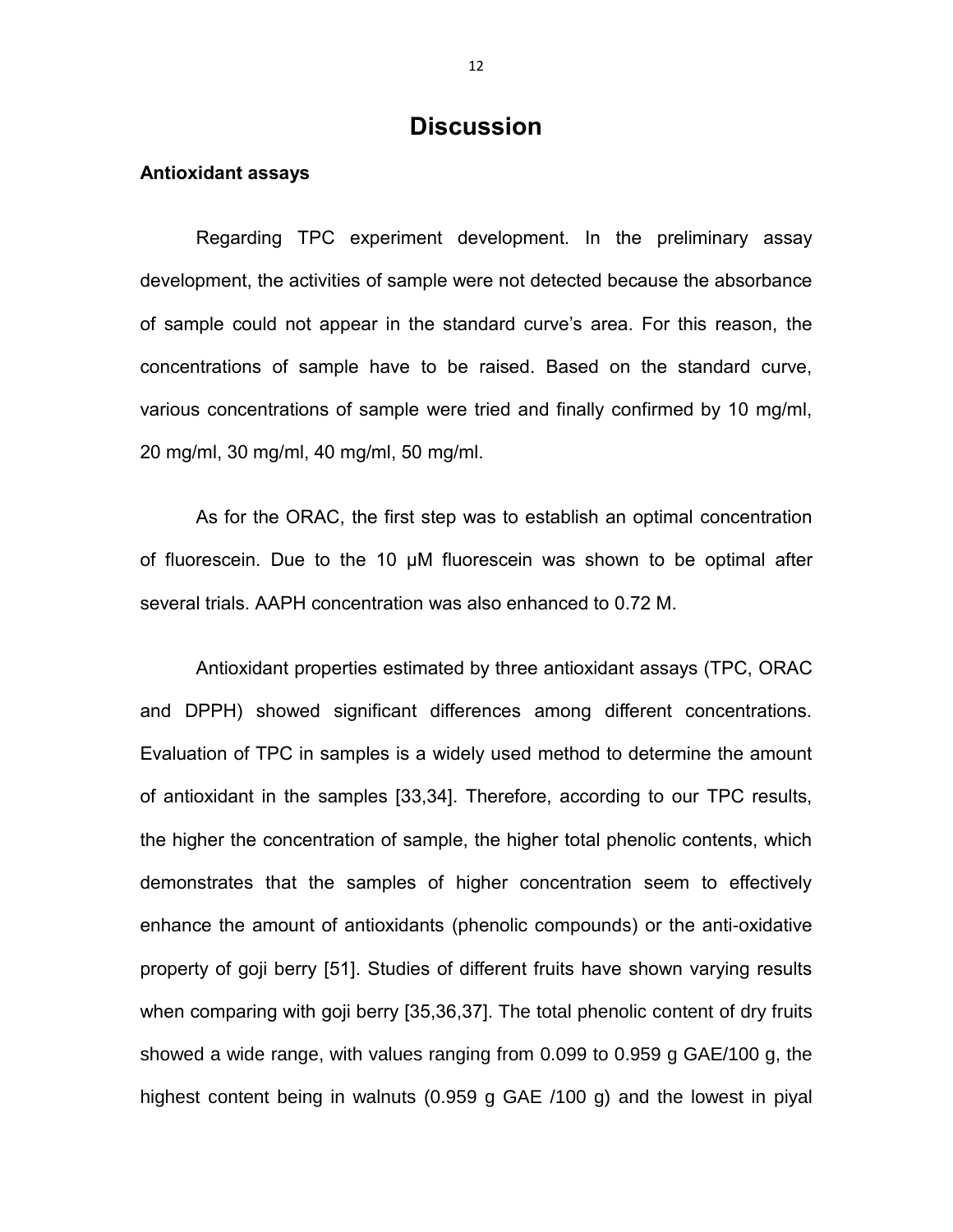seeds (0.099 g GAE /100 g), shown in **Table 1** [36]. Comparing these data with goji berry result  $(1.06 \pm 0.03 \text{ g} \text{ GAE}/100 \text{ g})$ , we can conclude that goji berries have a high amount of antioxidants (phenolic compounds).

ORAC is the standard test, adopted by the US Department of Agriculture, to measure the potency of antioxidants in food. Although ORAC and DPPH are both used to measure radical scavenging, they also have some diversity, such as the type of radical produced, scavenging method and measurement. AAPH produces peroxyl radicals that are to be scavenged by antioxidants found in our fruit samples [41]. Fluorescein, a molecular probe, is under peroxyl radical attack. The more antioxidants, the more peroxyl radicals are scavenged and the less fluorescence is detected (fluorescein is protected by antioxidants from radical attack) [38].

Higher Trolox equivalents calculated from a sample correspond to better ability of scavenging AAPH radicals. The higher concentrations (2 mg/ml and 2.5 mg/ml) show a higher peroxyl radical scavenging capacity than their lower concentration counterparts, which further assures the previously discussed results (TPC). Similarly, studies of different fruits have shown varying results when comparing with goji berry [35,37]. As shown in the **Table 2**, the ORAC scavenging capacity of dry fruits represents a broad range from 9.0 to 153.6 TE µmol TE/g, the highest capacity belongs to strawberry while the lowest capacity belongs to banana [35]. From the above results, we can draw a conclusion that goji berries have a good capacity to scavenge free radicals (188.52  $\pm$  1.3 µmol

13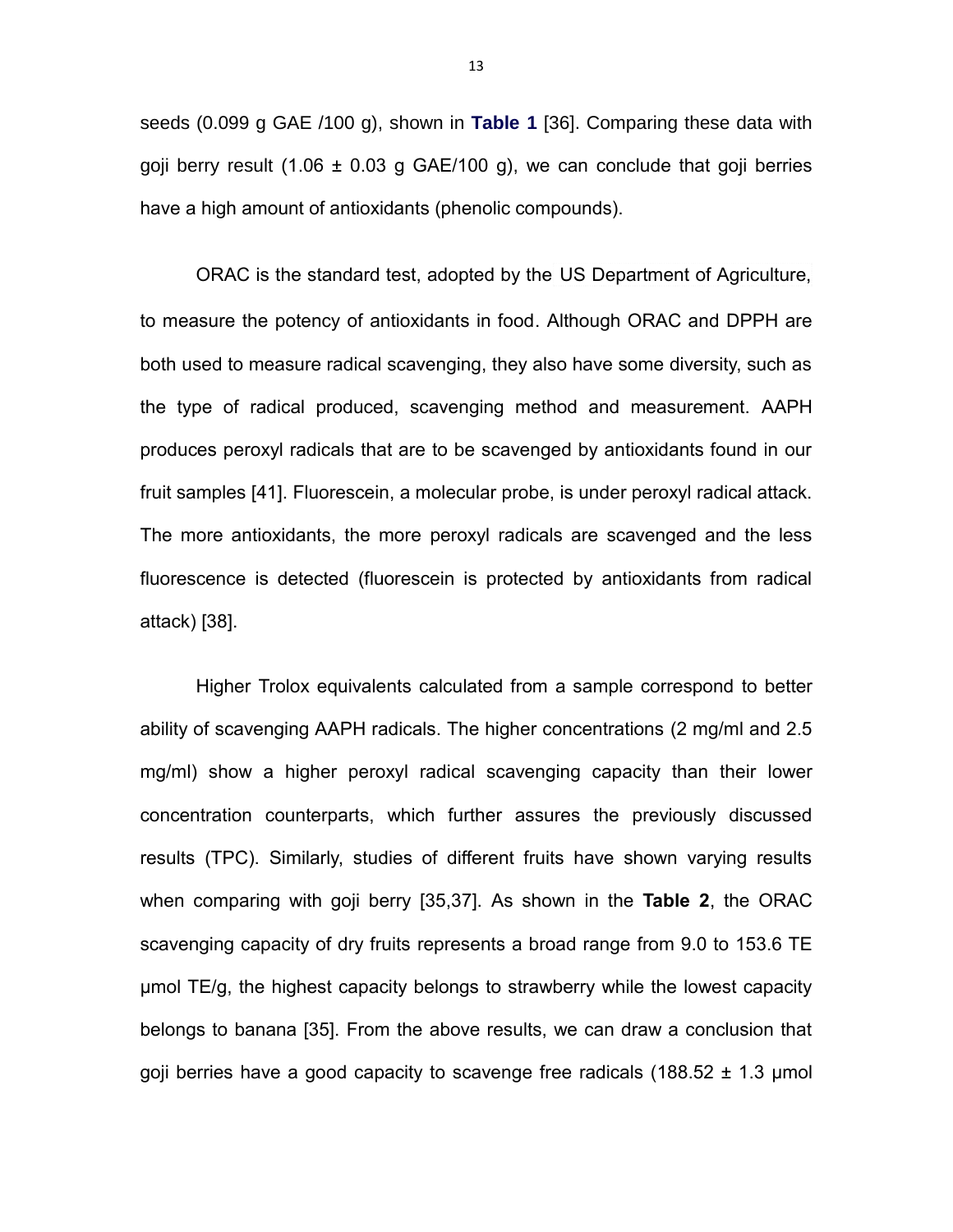$TE/g$ ).

A rapid, simple and inexpensive method to measure antioxidant capacity of food involves the use of the free radical, 2,2-Diphenyl-1-picrylhydrazyl (DPPH) [7]. DPPH radicals are frequently utilized in antioxidant studies [39]. DPPH is widely used to test the ability of compounds to act as free radical scavengers or hydrogen donors, and to evaluate antioxidant activity of foods [7]. Antioxidants in a sample can scavenge the DPPH radicals. A gradual reduction in absorbance is observed, which implies that DPPH radicals are being scavenged. Through adding samples, which are rich in antioxidant, to a DPPH solution. Therefore, the percentages we have presented pertain to DPPH radical scavenging capacity which in turn is directly proportional to antioxidant capacity [51]. As shown in the **Figure 3**, goji berries have a significant capacity to scavenge DPPH radical, which shows a good does dependency. Our results indicate that in the concentrations of 40 mg/ml and 50 mg/ml, our samples showed higher remaining ability (59.94% and 52.99%, respectively) and therefore higher antioxidant capacity than the lower concentrations 10 mg/ml and 20 mg/ml (70.58% and 65.21%, respectively), which further reinforce the TPC and ORAC findings that have been discussed. These results may also indicate that the higher phenolic content in the samples (according to TPC) might be correlated to their higher potency in scavenging DPPH radicals [51]. Again, studies have shown varying results when comparing the DPPH radical scavenging capacities of various samples of fruits [37,40].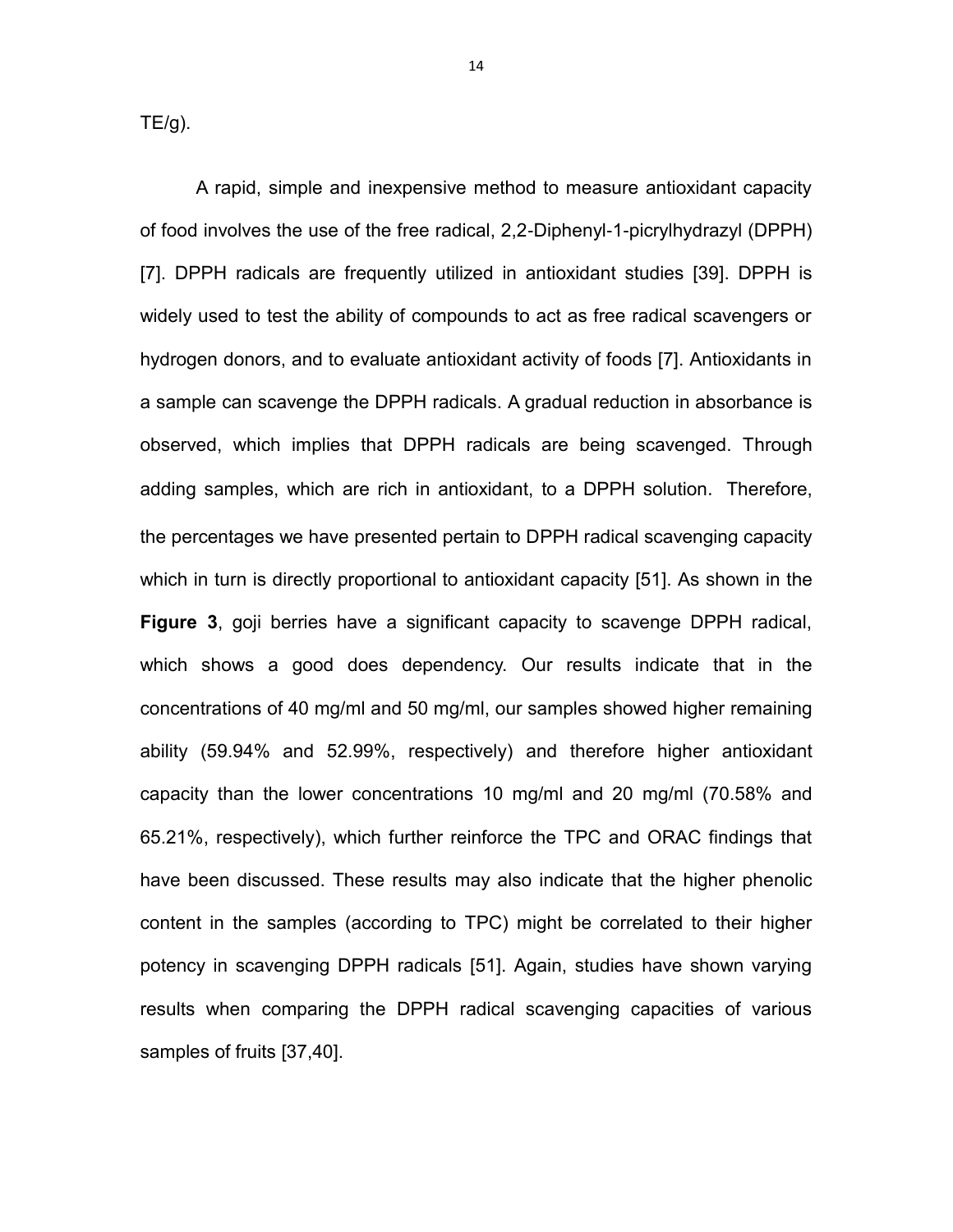As aforementioned, goji berries have important health benefits by providing potentially higher antioxidant ability. The stability of antioxidant capacity has been analyzed in other fruits, for instance, chokeberries, gooseberries, blueberries, strawberries, cranberries, blackberries, dates, plumes, walnuts and so on [36-37,42-44]. For this reason, more and more researches have been studied on goji berry with antioxidants activities [49,50]. So, although eating a large amount of antioxidants is always a plus, it is important to eat a variety of healthy foods, not only for their antioxidant levels, but for their other nutritional properties as well.

In agreement with the above mentioned studies, we report that goji berry is a remarkable source of antioxidant compounds when compared to other fruits. Research supports deep colored fruits as potent antioxidant sources. Berries and dried fruit compose a relatively small part of the average diet, but they are important antioxidant sources. Highly pigmented berries have the highest antioxidant activity. Such fruits are rich in antioxidant compounds that are known for their enhanced stability and bioaccessibility [47,48]. Based on our findings and the cited literature, we can suggest that goji berry be listed among red fruits that provide antioxidants.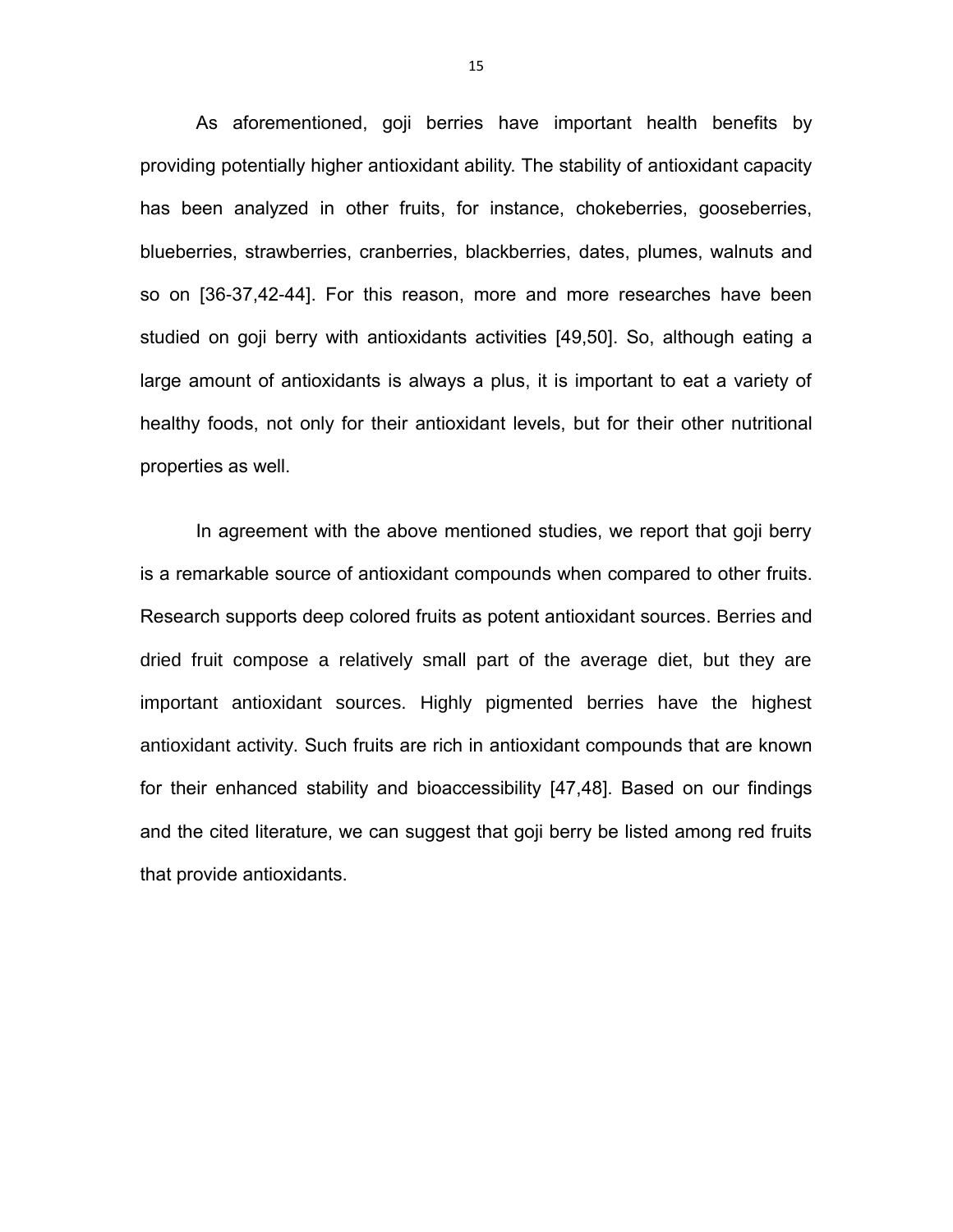## **Conclusion**

Goji berry contains significant amounts of phenolic compounds and exhibits scavenging activities against different free radicals. Therefore, goji berry could be used as a dietary source of natural antioxidants and be worthy of development and utilization. Moreover, antioxidant activity and mechanisms of goji berry should be a focus of future research. It would be interesting in the future to identify and characterize the specific antioxidants that exist in a goji berry fruit in high amounts.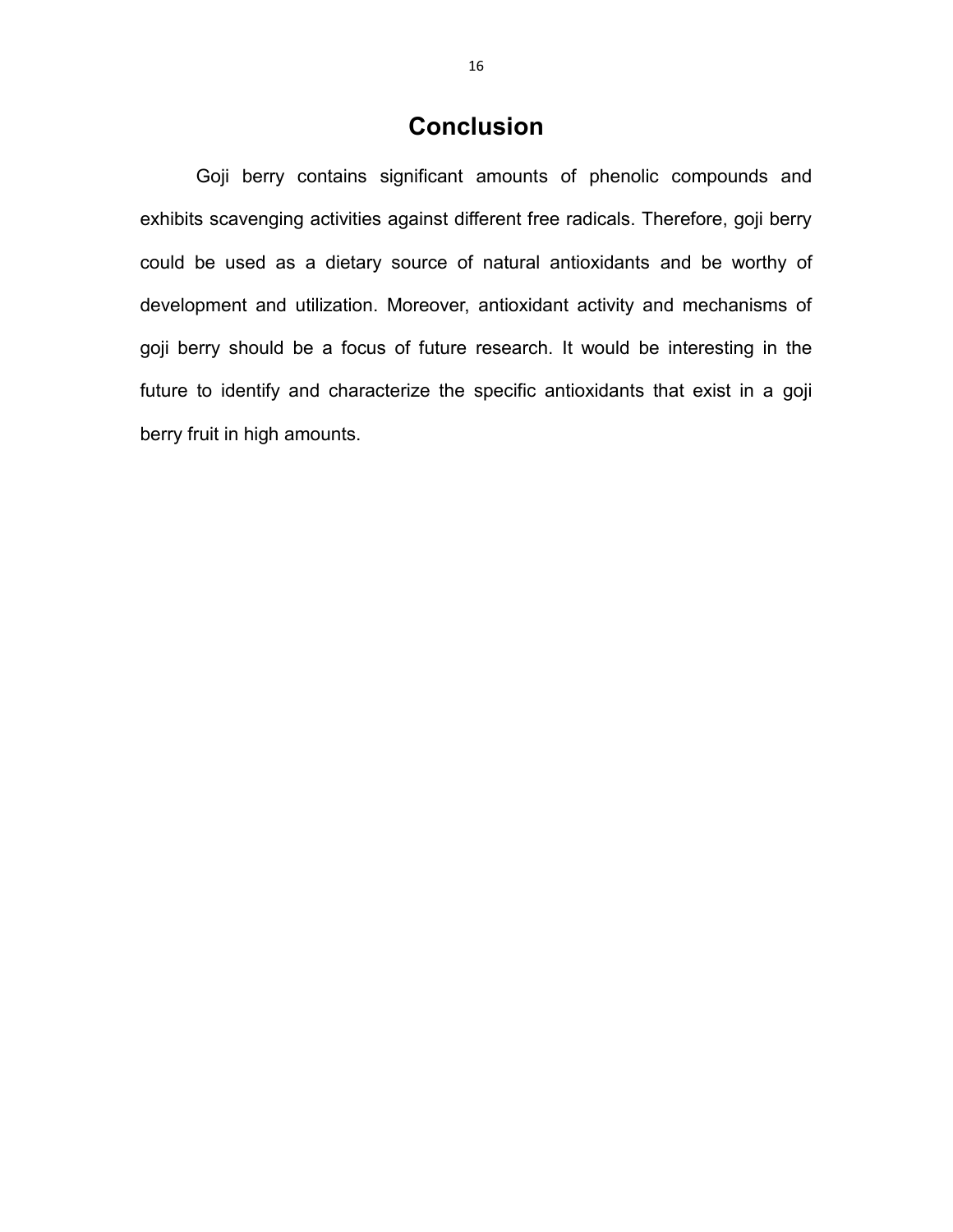

**Figure 1 Standard curve of goji berry in Total phenolic content**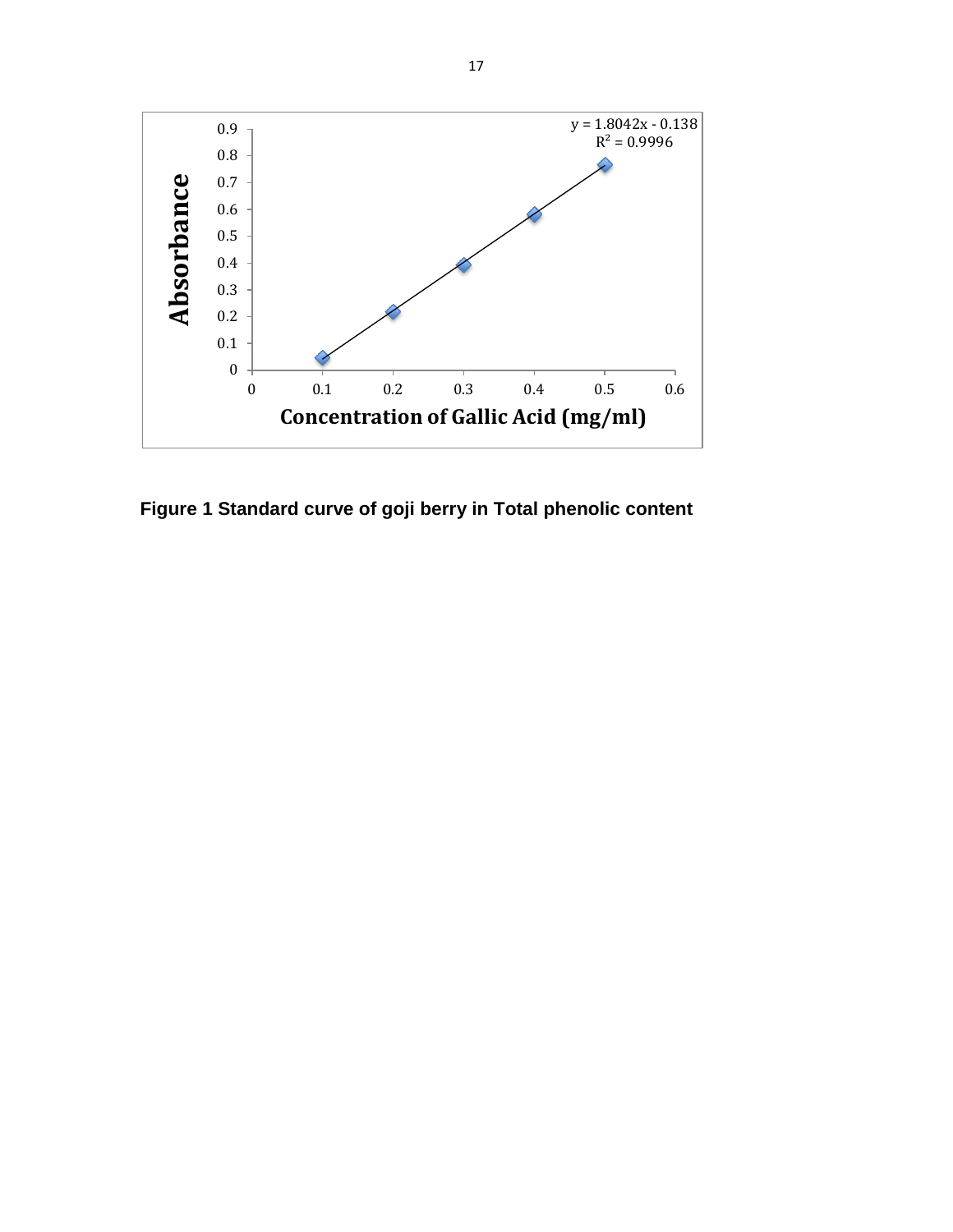

**Figure 2 Standard curve of goji berry in ORAC assay**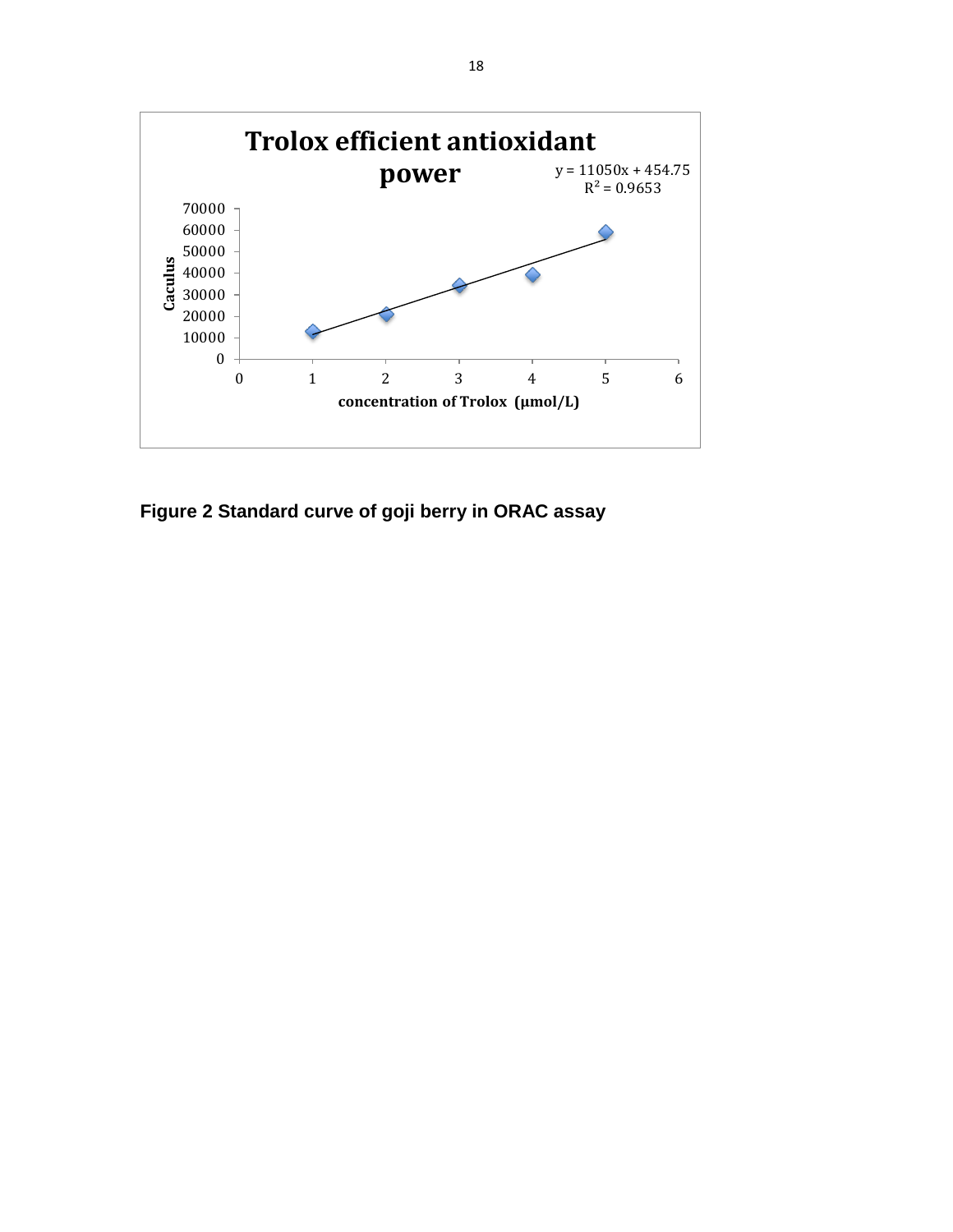



indicate significant difference (P< 0.05)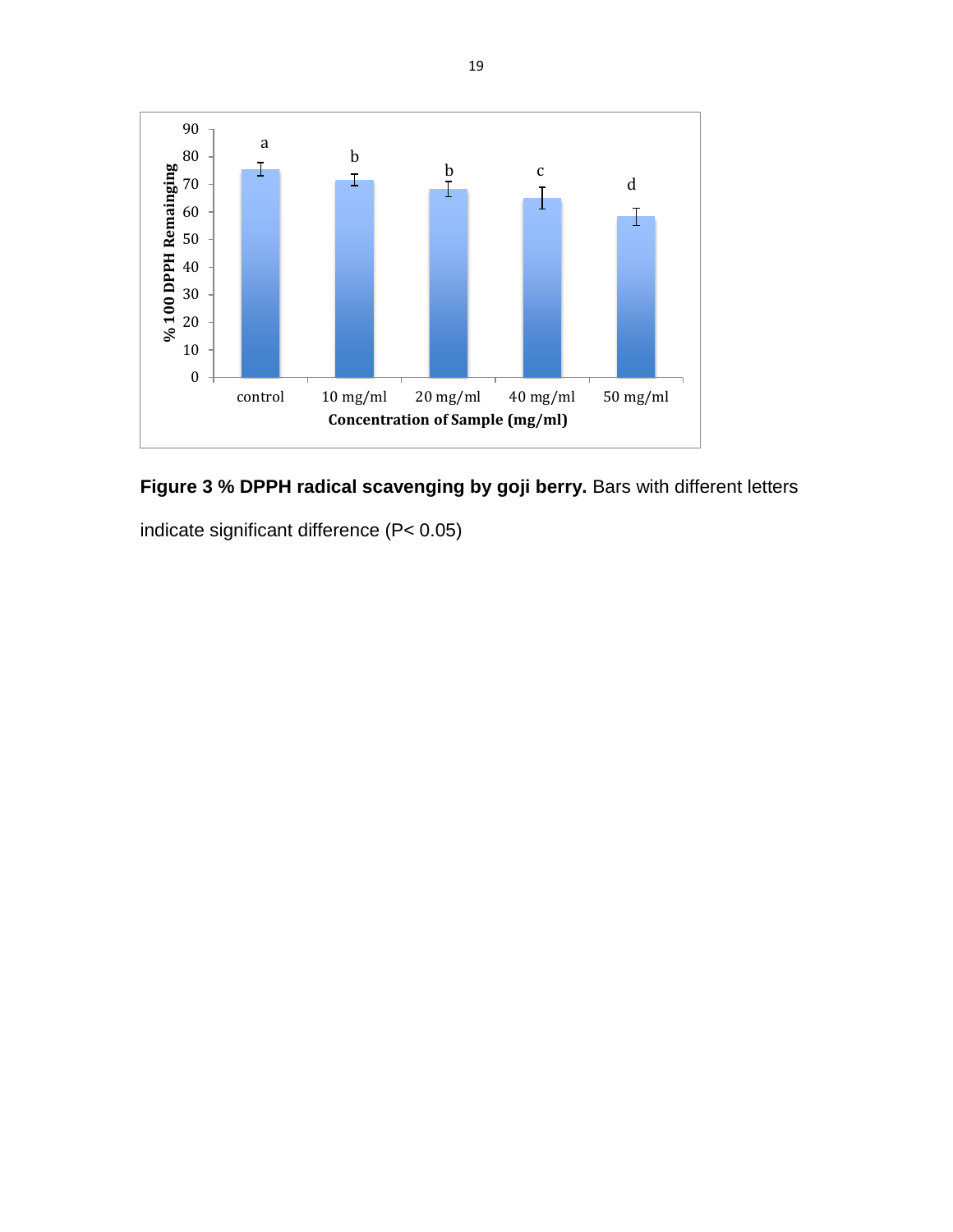| <b>Number</b> | Name of the fry fruit | Total Phenolic content (g GAE/ 100 g dry<br>weight) |
|---------------|-----------------------|-----------------------------------------------------|
|               | Almond                | $0.109 \pm 0.016$                                   |
| 2             | Apricot               | $0.304 \pm 0.039$                                   |
| 3             | <b>Brown raisins</b>  | $0.749 \pm 0.025$                                   |
| 4             | Cashew nuts           | $0.153 \pm 0.004$                                   |
| 5             | Dry dates             | $0.242 \pm 0.050$                                   |
| 6             | Figs (Anjeer)         | $0.331 \pm 0.051$                                   |
|               | <b>Ground Nut</b>     | $0.324 \pm 0.042$                                   |
| 8             | Piyal seeds           | $0.099 \pm 0.002$                                   |
| 9             | <b>Walnuts</b>        | $0.959 \pm 0.078$                                   |

**Table 1** Total phenolic content of commonly consumed dry fruits (Values are mean ± SD) [36]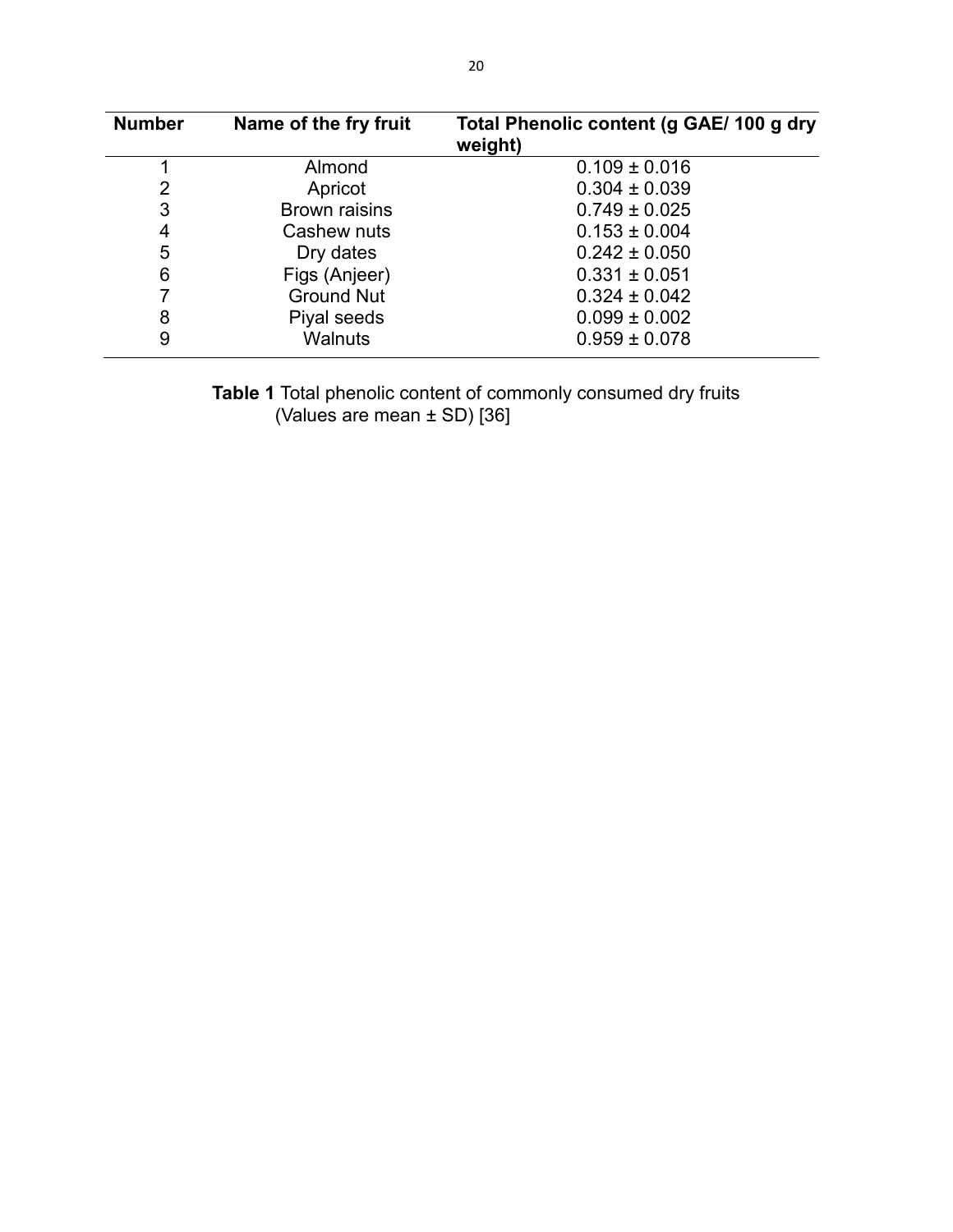| <b>Number</b> | <b>Name of Fruits</b> | ORAC value (umol TE/g of dry<br>weight) |
|---------------|-----------------------|-----------------------------------------|
| 1             | Strawberry            | $153.6 \pm 7.5$                         |
| 2             | Plum                  | $79.1 \pm 1.9$                          |
| 3             | Orange                | $51.7 \pm 2.7$                          |
| 4             | Grape, red            | $36.0 \pm 1.1$                          |
| 5             | Kiwi fruit            | $36.5 \pm 1.3$                          |
| 6             | Grapefruit, pink      | $48.3 \pm 0.6$                          |
|               | Grape, white          | $26.2 \pm 2.6$                          |
| 8             | Banana                | $9.0 \pm 0.4$                           |
| 9             | Apple                 | $13.2 \pm 0.9$                          |
| 10            | Tomato                | $37.8 \pm 0.5$                          |
| 11            | Pear                  | $9.6 \pm 0.2$                           |
| 12            | Melon                 | $12.9 \pm 0.5$                          |

**Table 2** ORAC values of commonly consumed dry fruits (Values are mean ± SD) [35]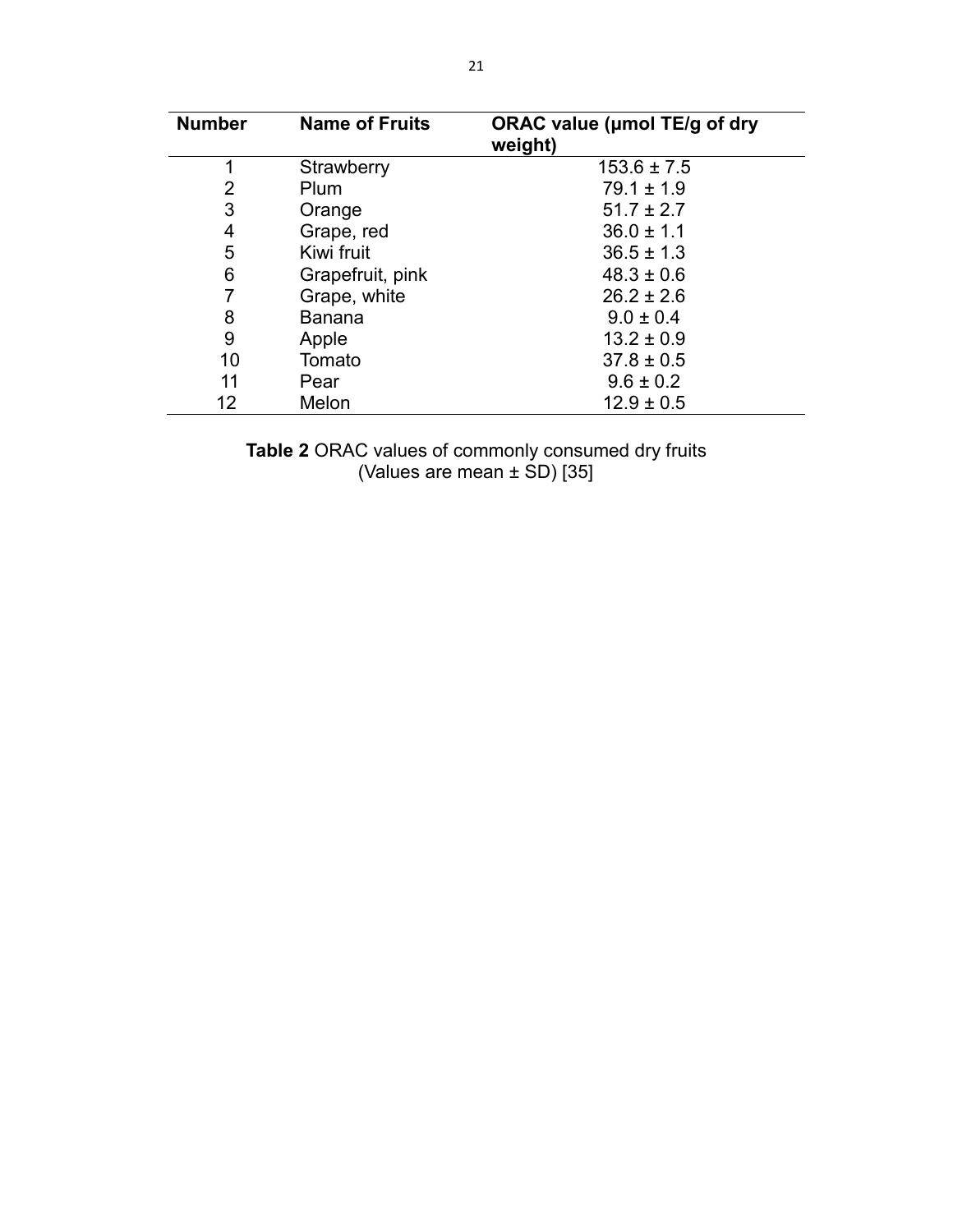### **REFERENCES**

- 1. Ping, Z., Canjun, W., Ying, Z., Yi, Z., Mingfeng, Y., Wenjing, Q., ... & Huiling11, G. (2010). Study on the Total Antioxidant Activity of Gouqi (Lycium barbarum) Pigment. *Food and Fermentation Industries*, *3*, 020.
- 2. Wu, S. J., Ng, L. T., & Lin, C. C. (2004). Antioxidant activities of some common ingredients of traditional chinese medicine, Angelica sinensis, Lycium barbarum and Poria cocos. *Phytotherapy Research*, *18*(12), 1008- 1012.
- 3. Ballarín, S. M., López-Matas, M. A., Abad, D. S., Pérez-Cinto, N., & Carnés, J. (2011). Anaphylaxis associated with the ingestion of Goji berries (Lycium barbarum). *J Investig Allergol Clin Immunol*, *21*(7), 567- 570.
- 4. GAO, C. Y., & TIAN, C. R. (2005). Study on Antioxidant Effectiveness of Ch. Wolfberry Polysaccharides [J]. *Journal of Cereals & Oils*, *7*, 012.
- 5. Hussein, S. Z., Yusoff, K. M., Makpol, S., & Yusof, Y. A. M. (2011). Antioxidant capacities and total phenolic contents increase with gamma irradiation in two types of Malaysian honey. *Molecules*, *16*(8), 6378-6395.
- 6. GAO, C. Y., & TIAN, C. R. (2005). Study on Antioxidant Effectiveness of Ch. Wolfberry Polysaccharides [J]. *Journal of Cereals & Oils*, *7*, 012.
- 7. Pai, R. R., & Raghesh, V. K. (2007). Health benefits of whole grains: A literature review. *The Internet Journal of Nutrition and Wellness*, *4*(2).
- 8. Rashid, A., Qureshi, Z., Raza, S., William, J., & Arshad, M. (2010). Quantitative determination of antioxidant potential of Artemisia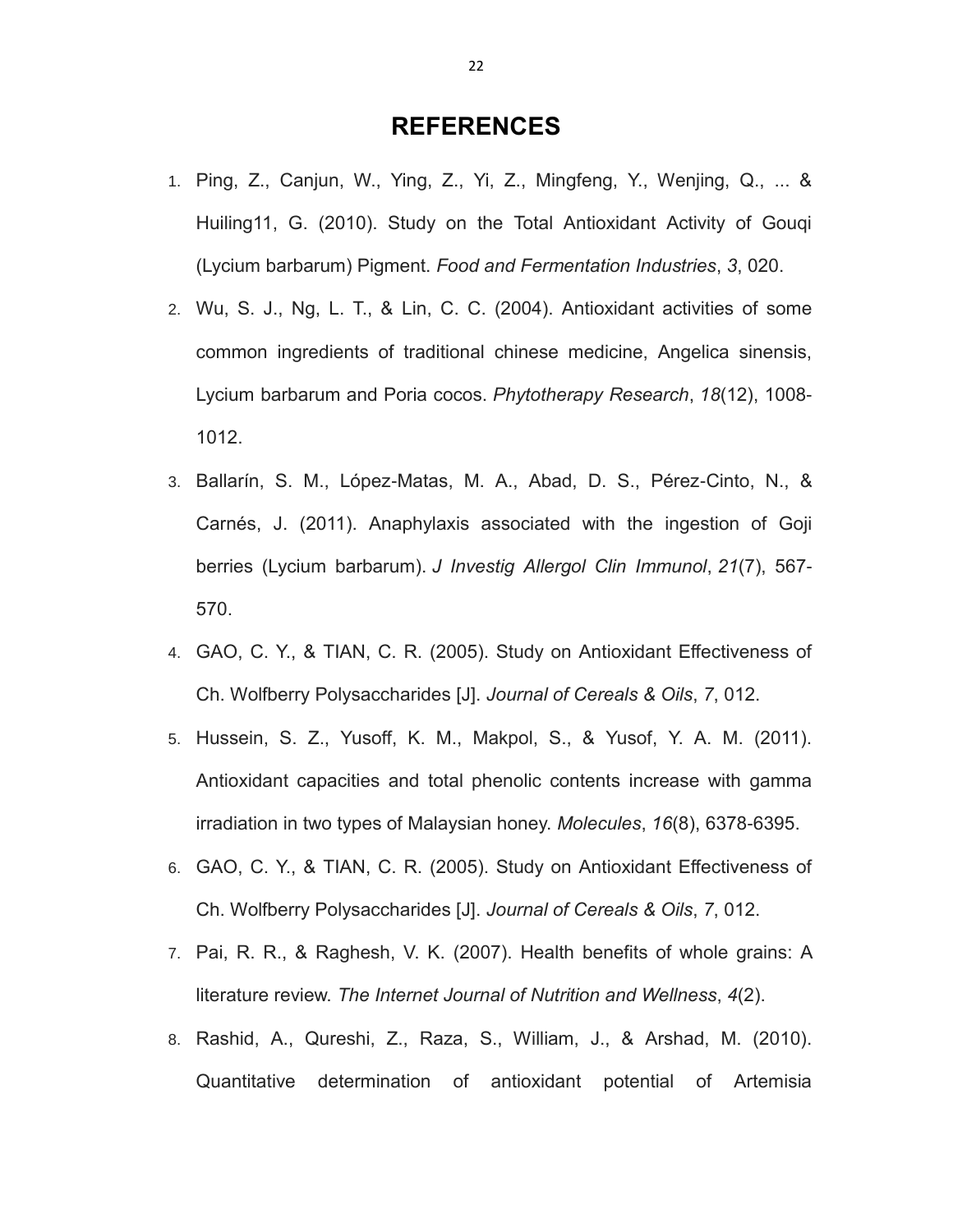persica. *Analele Universitãtiidin Bucuresti*, *19*(1), 23-30.

- 9. Thaipong, K., Boonprakob, U., Crosby, K., Cisneros-Zevallos, L., & Hawkins Byrne, D. (2006). Comparison of ABTS, DPPH, FRAP, and ORAC assays for estimating antioxidant activity from guava fruit extracts. *Journal of Food Composition and Analysis*, *19*(6), 669-675.
- 10. Bruno, G. (2009). BACKGROUND & TRADITIONAL USE Goji.
- 11. Huang, Y., Lu, J., & Shen, Y. (1999). The protective effects of total flavonoids from Lycium Barbarum L. on lipid peroxidation of liver mitochondria and red blood cell in rats]. *Wei sheng yan jiu= Journal of hygiene research*, *28*(2), 115.
- 12. Huang, Y., Tan, A., Shen, Y., & Lu, J. (1998). [Scavenging effect of total flavonoids of lycium barbarum L on active oxygen radicals and inhibitory effects on heat output from L1210 cells]. *Wei sheng yan jiu= Journal of hygiene research*, *27*(2), 109.
- 13. Zhang, B., Zhang, X., & Li, W. (1997). The injury of Xenopus laevis oocytes membrane and its acetylcholine receptor by free radical and the protection of lycium barbarum polysaccharide]. *Zhongguo ying yong sheng li xue za zhi= Zhongguo yingyong shenglixue zazhi= Chinese journal of applied physiology*,*13*(4), 322.
- 14. Zhang, X. (1993). Experimental research on the role of Lycium barbarum polysaccharide in anti-peroxidation]. *Zhongguo Zhong yao za zhi= Zhongguo zhongyao zazhi= China journal of Chinese materia medica*, *18*(2), 110.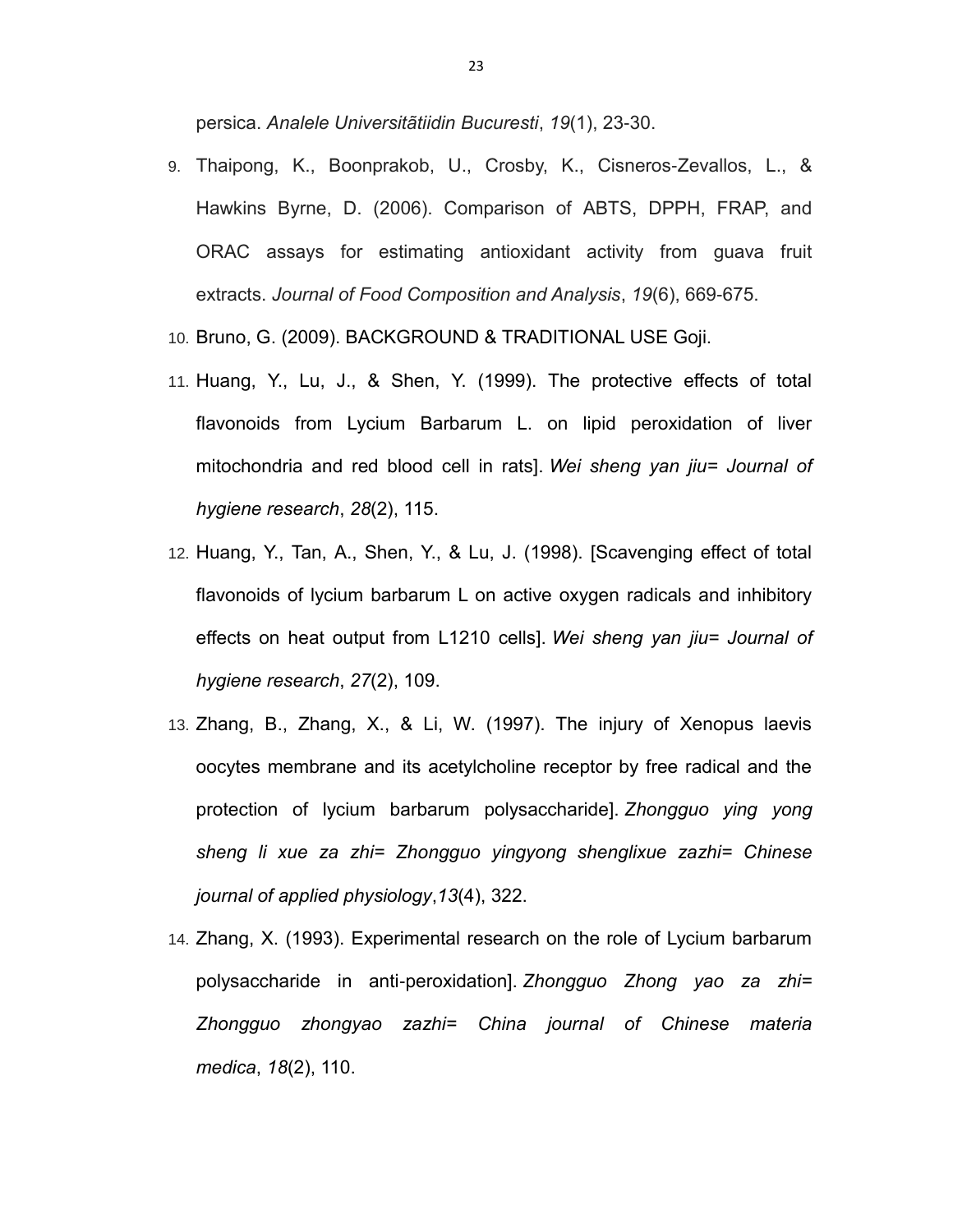- 15. Cheng, C. Y., Chung, W. Y., Szeto, Y. T., & Benzie, I. F. (2005). Fasting plasma zeaxanthin response to Fructus barbarum L.(wolfberry; Kei Tze) in a food-based human supplementation trial. *Br J Nutr*, *93*(1), 123-30. 25
- 16. L1210 cells]. *Wei sheng yan jiu= Journal of hygiene research*, *27*(2), 109.
- 17. Zhang, K. Y., Leung, H. W., Yeung, H. W., & Wong, R. N. (2001). Differentiation of Lycium barbarum from its related Lycium species using random amplified polymorphic DNA. *Planta medica*, *67*(04), 379-381.
- 18. Qian, J. Y., Liu, D., & Huang, A. (2004). The efficiency of flavonoids in polar extracts of< i> Lycium chinense</i> Mill fruits as free radical scavenger. *Food Chemistry*, *87*(2), 283-288.
- 19. Sze, S. C. W., Song, J. X., Wong, R. N. S., Feng, Y. B., Ng, T. B., Tong, Y., & Zhang, K. Y. B. (2008). Application of SCAR (sequence characterized amplified region) analysis to authenticate Lycium barbarum (wolfberry) and its adulterants. *Biotechnology and Applied Biochemistry*, *51*(1), 15-21.
- 20. Zhang, K. Y., Leung, H. W., Yeung, H. W., & Wong, R. N. (2001). Differentiation of Lycium barbarum from its related Lycium species using random amplified polymorphic DNA. *Planta medica*, *67*(04), 379-381.
- 21. Zhao, C., Li, R., He, Y., & Chui, G. (1997). Studies on chemistry of Gouqi polysaccharides. *Yie Daxue Xuebao*, *29*, 231-232.
- 22. Yin, G., & Dang, Y. (2008). Optimization of extraction technology of the< i> Lycium barbarum</i> polysaccharides by Box–Behnken statistical design.*Carbohydrate Polymers*, *74*(3), 603-610.
- 23. Chen, Z., Kwong Huat Tan, B., & Chan, S. H. (2008). Activation of T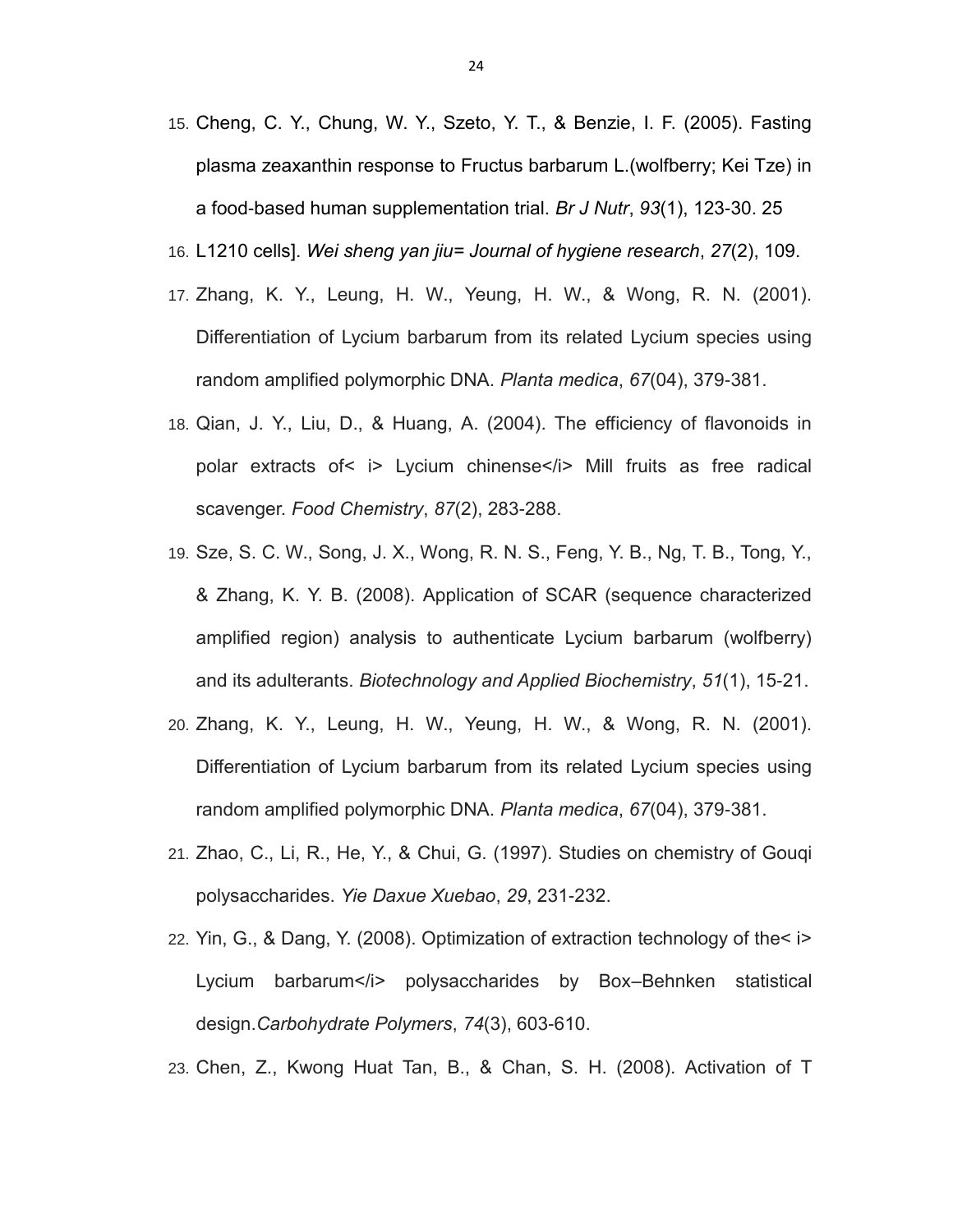lymphocytes by polysaccharide–protein complex from< i> Lycium barbarum</i> L. *International immunopharmacology*, 8(12), 1663-1671.

- 24. Xu, J. K., Yao, X. S., & Kurihara, H. (2006). Oxygen radical absorbance capacity assay and its application. *Chinese Pharmacological Bulletin*, *22*(8), 1015.
- 25. Potterat, O. (2010). Phytochemistry, pharmacology and safety in the perspective of traditional uses and recent popularity. *Planta Med*, *76*, 7-19.
- 26. Mikulic‐ Petkovsek, M., Schmitzer, V., Slatnar, A., Stampar, F., & Veberic, R. (2012). Composition of sugars, organic acids, and total phenolics in 25 wild or cultivated berry species. *Journal of food science*, *77*(10), C1064- C1070.
- 27. Duan, C. L., Qiao, S. Y., Wang, N. L., Zhao, Y. M., Qi, C. H., & Yao, X. S. (2001). Studies on the active polysaccharides from Lycium barbarum L]. *Yao xue xue bao= Acta pharmaceutica Sinica*, *36*(3), 196.
- 28. Wang, C. C., Chang, S. C., & Chen, B. H. (2009). Chromatographic determination of polysaccharides in< i> Lycium barbarum</i> Linnaeus. *Food Chemistry*, *116*(2), 595-603.
- 29. Seeram, N. P. (2008). Berry fruits: compositional elements, biochemical activities, and the impact of their intake on human health, performance, and disease. *Journal of agricultural and food chemistry*, *56*(3), 627-629.
- 30. Qing-wei, C. H. E. N. (2005). 1, CHEN Zhi-tao~ 2 (1. Fuzhou Institute for Drug Control, Fuzhou 350007; China, 2. Fuzhou Changfuxing Pharmaceutical Development Co., Ltd., Fuzhou 350002; China); Progress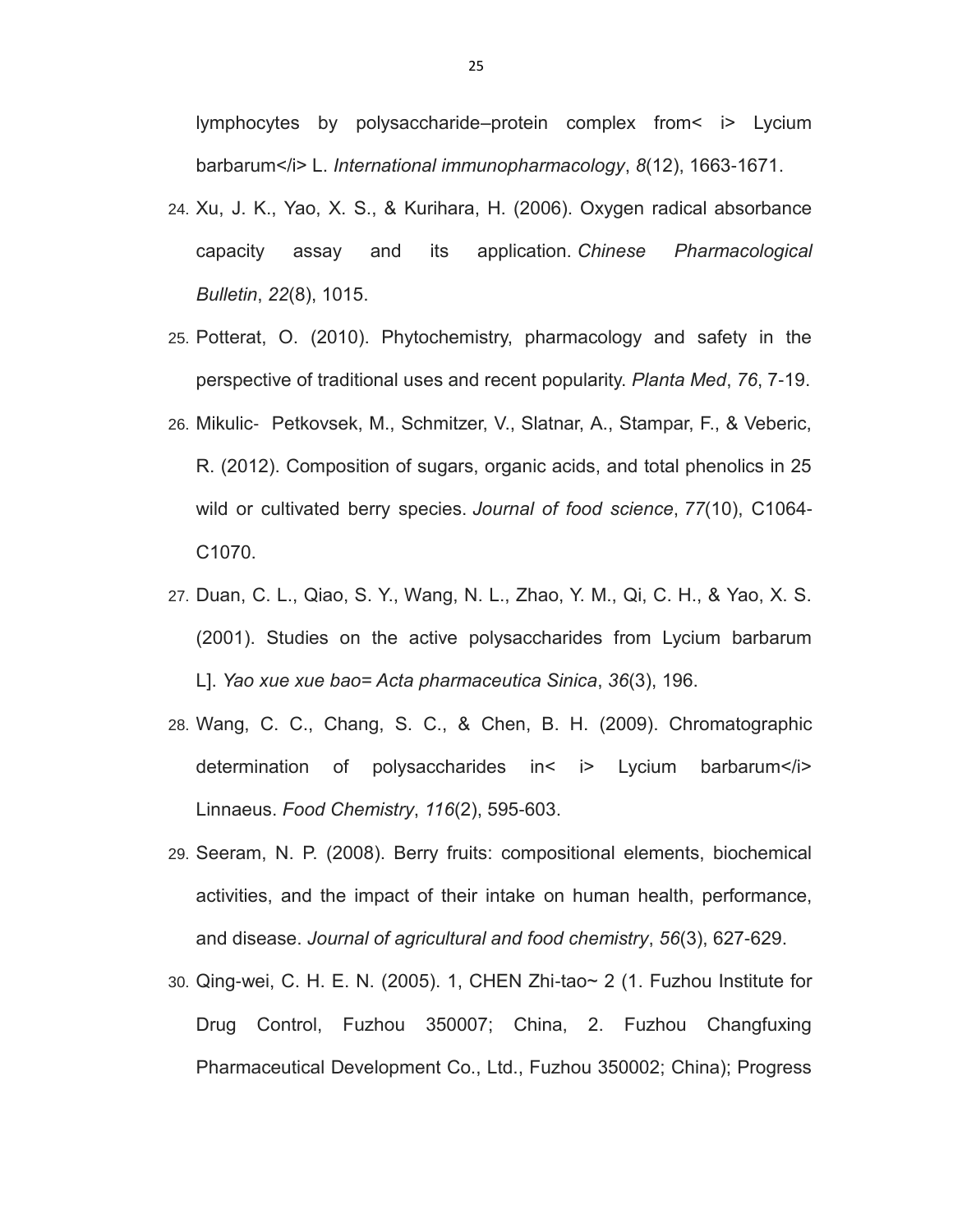of Studies on the Pharmacology Effect of Lycium Barbarum polysaccharides [J]. *Strait Pharmaceutical Journal*, *4*.

- 31. Zhou, K., Su, L., & Yu, L. (2004). Phytochemicals and antioxidant properties in wheat bran. *Journal of agricultural and food chemistry*, *52*(20), 6108-6114.
- 32. Brand-Williams, W., Cuvelier, M. E., & Berset, C. L. W. T. (1995). Use of a free radical method to evaluate antioxidant activity. *LWT-Food Science and Technology*, *28*(1), 25-30.
- 33. Amagase, H., Sun, B., & Borek, C. (2009). Lycium barbarum (goji) juice improves in vivo antioxidant biomarkers in serum of healthy adults. *Nutrition Research*, *29*(1), 19.
- 34. Potterat, O. (2010). Phytochemistry, pharmacology and safety in the perspective of traditional uses and recent popularity. *Planta Med*, *76*, 7-19.
- 35. Wang, H., Cao, G., & Prior, R. L. (1996). Total antioxidant capacity of fruits.*Journal of Agricultural and Food Chemistry*, *44*(3), 701-705.
- 36. Vijaya Kumar Reddy, C., Sreeramulu, D., & Raghunath, M. (2010). Antioxidant activity of fresh and dry fruits commonly consumed in India. *Food research international*, *43*(1), 285-288.
- 37. Al-Farsi, M., Alasalvar, C., Morris, A., Baron, M., & Shahidi, F. (2005). Comparison of antioxidant activity, anthocyanins, carotenoids, and phenolics of three native fresh and sun-dried date (Phoenix dactylifera L.) varieties grown in Oman. *Journal of agricultural and food chemistry*, *53*(19), 7592-7599.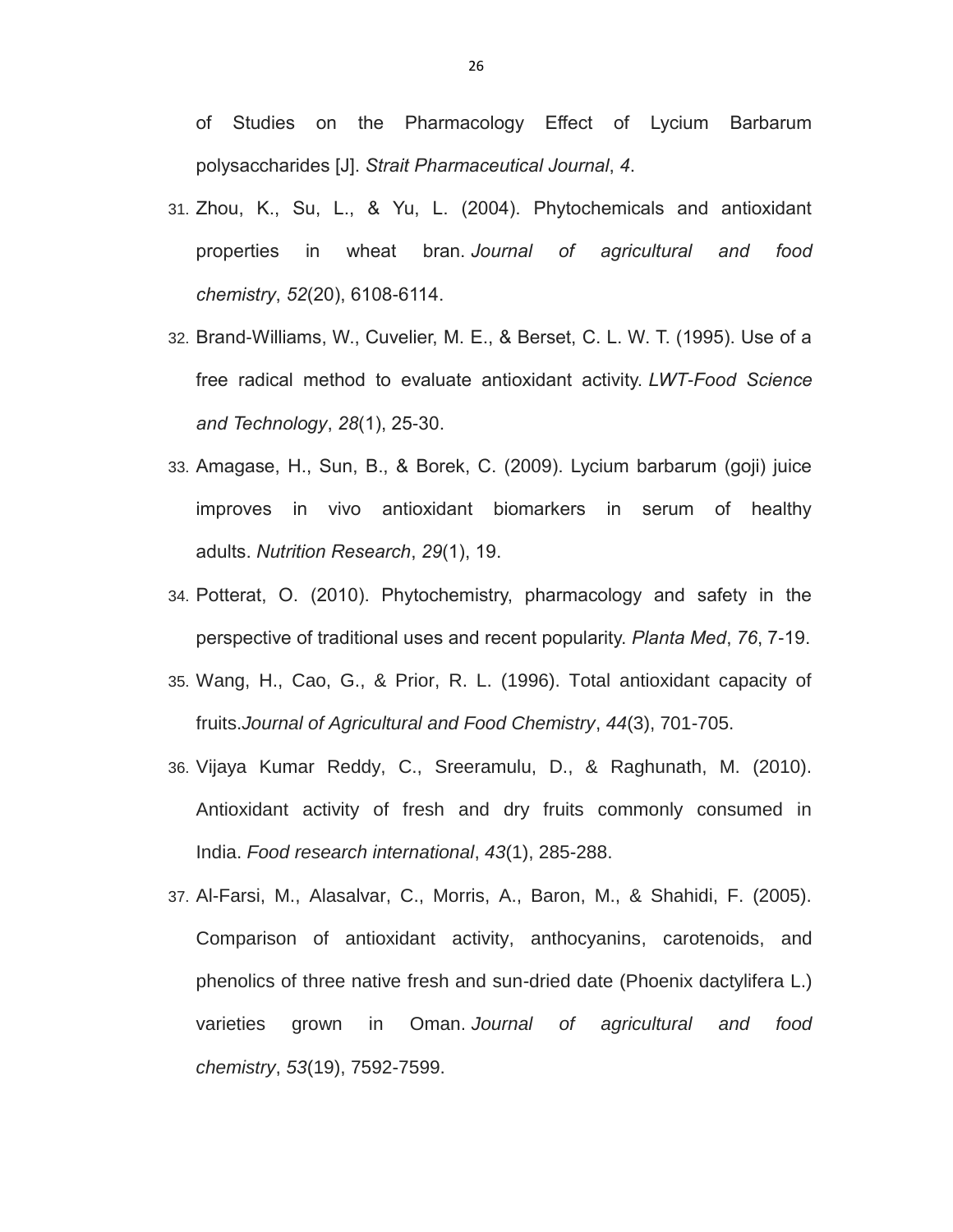- 38. Barber, D., De la Torre, F., Feo, F., Florido, F., Guardia, P., Moreno, C., ... & Rodriguez, R. (2008). Understanding patient sensitization profiles in complex pollen areas: a molecular epidemiological study. *Allergy*, *63*(11), 1550-1558.
- 39. Villano, D., Fernández-Pachón, M. S., Moyá, M. L., Troncoso, A. M., & García-Parrilla, M. C. (2007). Radical scavenging ability of polyphenolic compounds towards DPPH free radical. *Talanta*, *71*(1), 230-235.
- 40. Li, H., Wang, X. I. A. O. Y. U., Li, P. E. I. H. O. N. G., Li, Y., & Wang, H. (2008). Comparative study of antioxidant activity of grape (Vitis vinifera) seed powder assessed by different methods. *Journal of Food and Drug Analysis*,*16*(6), 67-73.
- 41. Zulueta, A., Esteve, M. J., & Frígola, A. (2009). ORAC and TEAC assays comparison to measure the antioxidant capacity of food products. *Food Chemistry*, *114*(1), 310-316.
- 42. Wang, S. Y., & Lin, H. S. (2000). Antioxidant activity in fruits and leaves of blackberry, raspberry, and strawberry varies with cultivar and developmental stage. *Journal of agricultural and food chemistry*, *48*(2), 140-146.
- 43. Zheng, W., & Wang, S. Y. (2003). Oxygen radical absorbing capacity of phenolics in blueberries, cranberries, chokeberries, and lingonberries. *Journal of Agricultural and Food Chemistry*, *51*(2), 502-509.
- 44. Patras, A., Brunton, N. P., Da Pieve, S., & Butler, F. (2009). Impact of high pressure processing on total antioxidant activity, phenolic, ascorbic acid,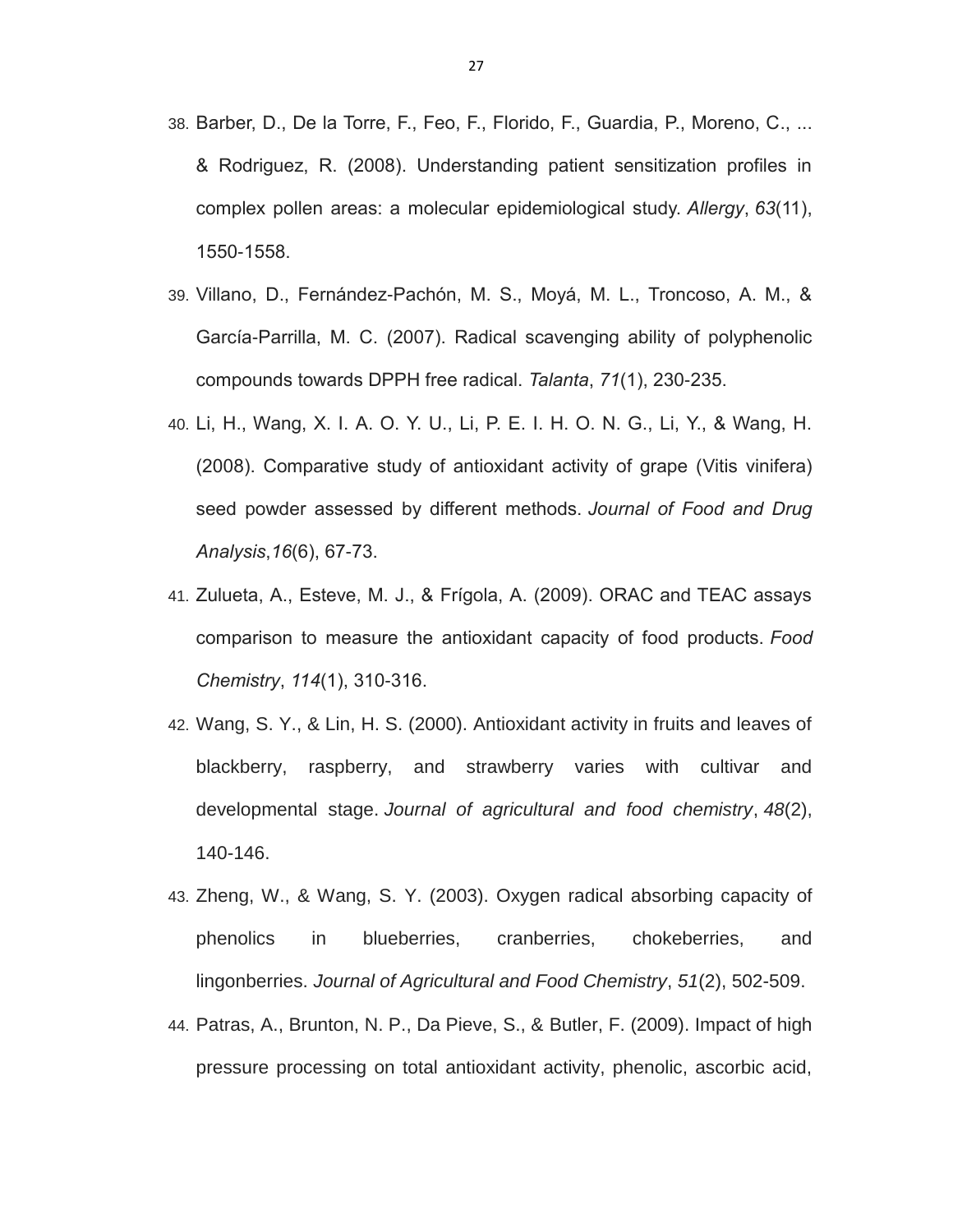anthocyanin content and colour of strawberry and blackberry purées. *Innovative Food Science & Emerging Technologies*, *10*(3), 308- 313.

- 45. Heinonen, I. M., Lehtonen, P. J., & Hopia, A. I. (1998). Antioxidant activity of berry and fruit wines and liquors. *Journal of Agricultural and Food Chemistry*,*46*(1), 25-31.
- 46. Miller, H. E., Rigelhof, F., Marquart, L., Prakash, A., & Kanter, M. (2000). Antioxidant content of whole grain breakfast cereals, fruits and vegetables.*Journal of the American College of Nutrition*, *19*(suppl 3), 312S-319S.
- 47. Meyer, A. S., Yi, O. S., Pearson, D. A., Waterhouse, A. L., & Frankel, E. N. (1997). Inhibition of human low-density lipoprotein oxidation in relation to composition of phenolic antioxidants in grapes (Vitis vinifera). *Journal of Agricultural and Food Chemistry*, *45*(5), 1638-1643.
- 48. McDougall, G. J., Fyffe, S., Dobson, P., & Stewart, D. (2005). Anthocyanins from red wine–their stability under simulated gastrointestinal digestion.*Phytochemistry*, *66*(21), 2540-2548.
- 49. MA, H. F., WANG, S. M., & YANG, Z. M. (2011). in vitro Antioxidant Activities of Polysaccharides from Wild Lycium barbarum in North Shaanxi. *Food Science*, *3*, 016.
- 50. Hu-zhe Zheng, Chun-lan Cui. (2008). Quantification of Flavonoid Compounds from Strawberry (Fragaria ananassa) and Correlation Effects with Antioxidant Activities. *30*(1), 125-128.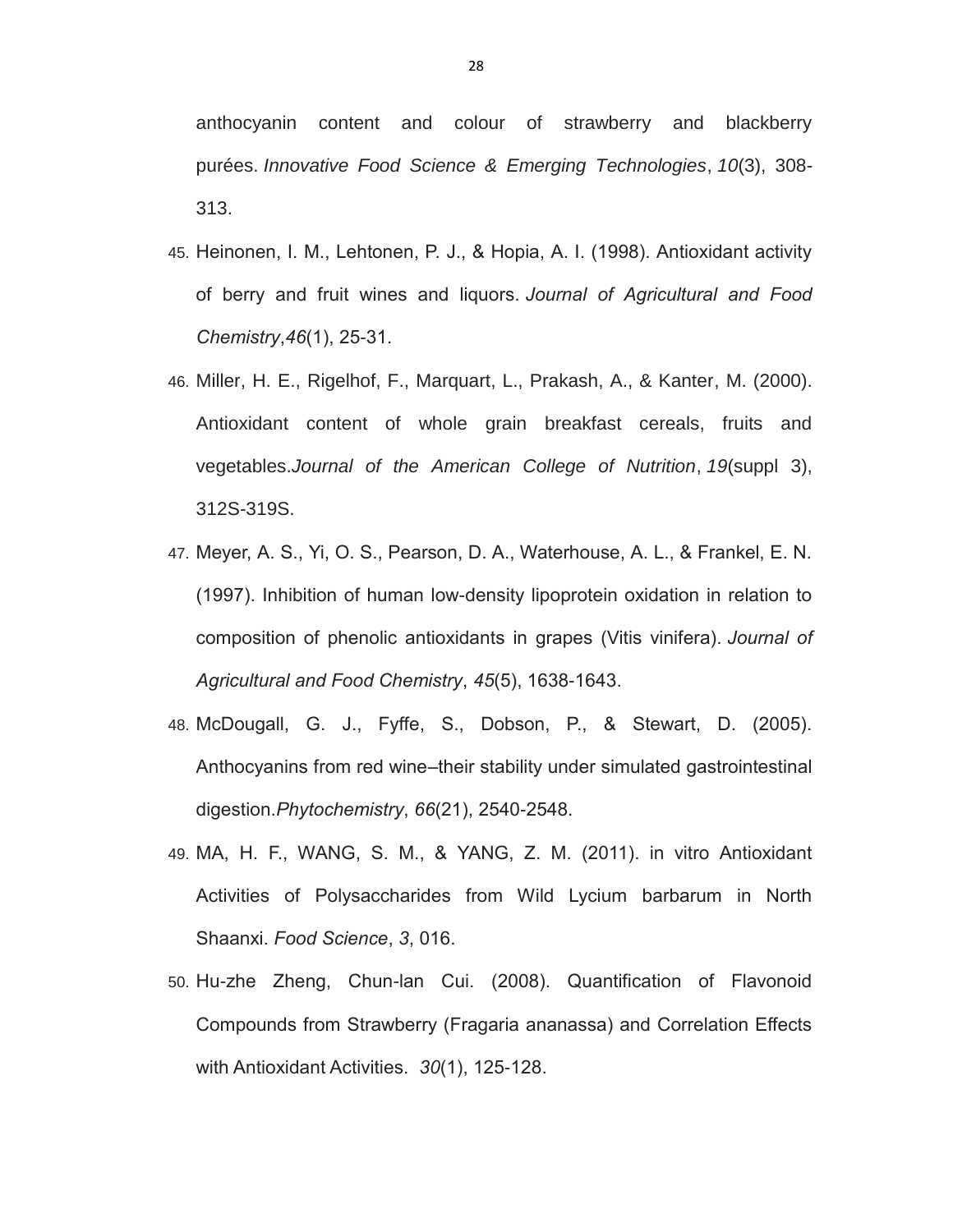- 51. Chiang, C. J. (2012). Antioxidant properties of gooseberry affected by in vitro digestion.
- 52. Li, X. L., & Zhou, A. G. (2007). Evaluation of the antioxidant effects of polysaccharides extracted from Lycium barbarum. *Medicinal Chemistry Research*, *15*(9), 471-482.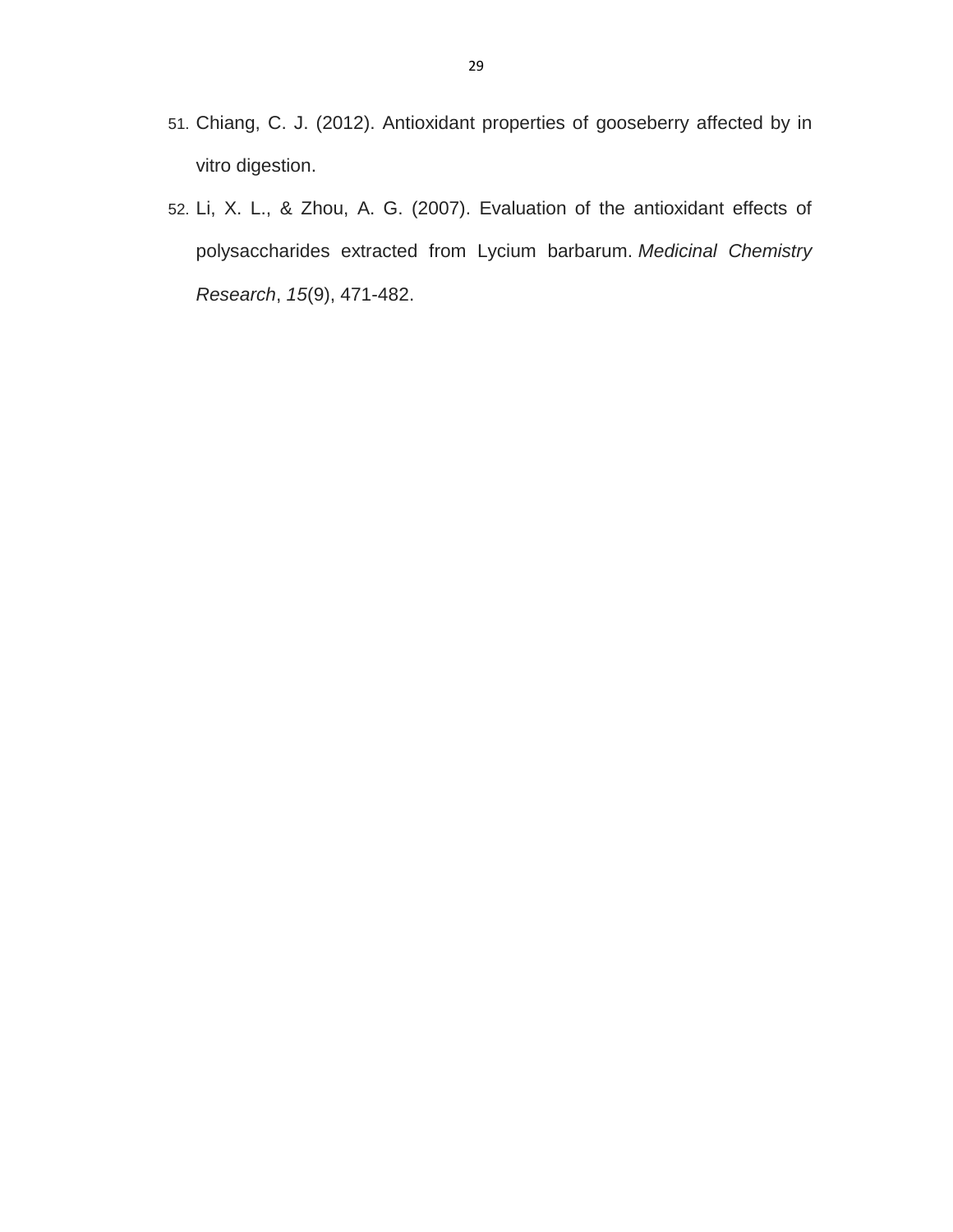### **ABSTRACT**

#### **ANTIOXIDANT PROPERTIES OF GOJI BERRY**

by

#### **JIE ZHANG**

**May 2013**

**Advisor:** Dr. Kevin Zhou

**Major:** Nutrition and Food Science

**Degree:** Master of Science

Antioxidants properties have been discussed for many years. Their benefits, especially for human health, have been more and more recommended and supported by nutritionists. It is necessary to obtain sufficient amounts of these compounds from dietary sources. Goji berries are particularly rich in antioxidants. Due to the roles they play in protecting the human body from oxidative damage, studies of the antioxidant absorption are more and more popular in recent years. In this study, the stability of antioxidant properties of goji berries was investigated. Sample of goji berry was tested for antioxidant properties via total phenolic content (TPC) assay, oxygen radical absorbance capacity (ORAC) assay, and DPPH radical scavenging assay. Results from this study implied that goji berries contain a higher amount of phenolic contents and higher scavenging capacity against different free radicals than other fruits from TPC, ORAC and DPPH. Moreover, the phenolic contents and scavenging capacity indicate a well dependency relationship in does. In conclusion, goji berries could effectively prevent human bodies from oxidative damage. They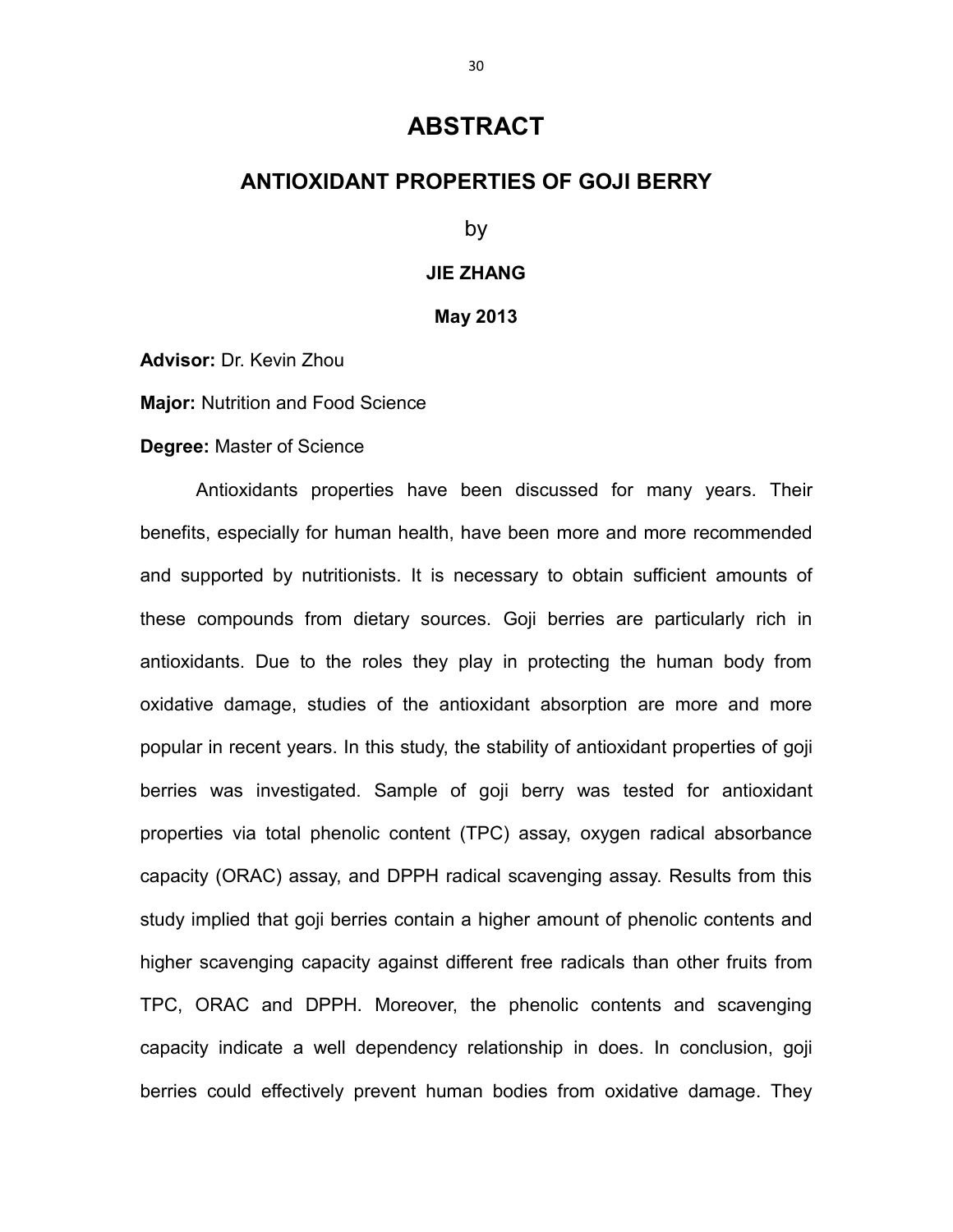could be used as a dietary source of natural antioxidants and be worthy of development and utilization. It would also be interesting to identify and characterize the antioxidants that exist in a goji berry fruit.